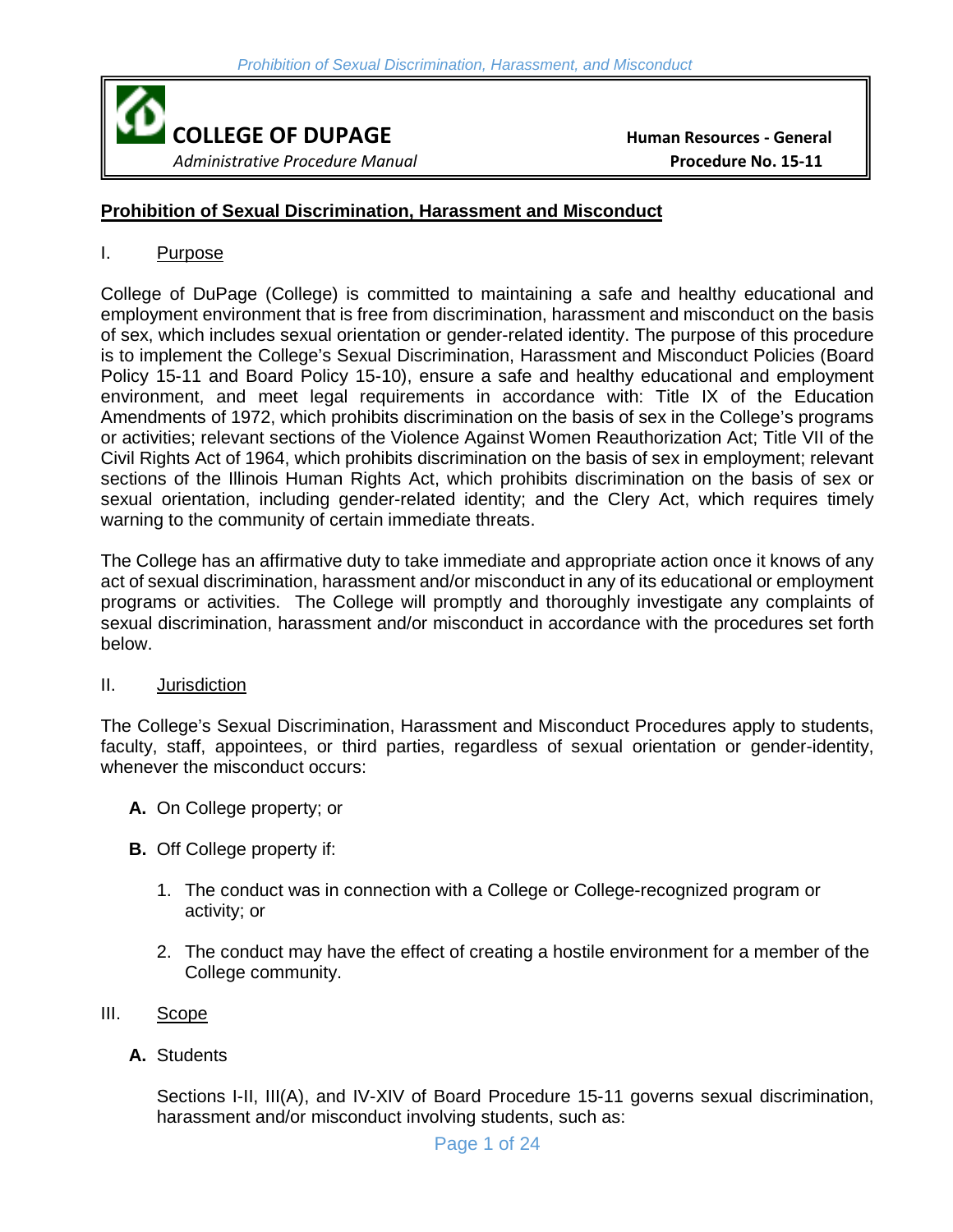- 1. A student victim and/or complainant and a student respondent;
- 2. A student victim and/or complainant and an employee or third-party respondent;
- 3. An employee victim and/or complainant and a student respondent; and
- 4. A third-party victim and/or complainant and a student respondent.

#### **B.** Non-Students

The following Sections of Board Procedure 15-11 govern sexual discrimination, harassment and/or misconduct which solely involve employees and/or third parties:

- Section I, Purpose
- Section II, Jurisdiction
- Section III(B), Scope
- Section IV, Definitions
- Section V(B), Administration
- Section VI, Options for Assistance Following an Incident of Sexual Discrimination, Harassment and/or Misconduct
- Section IX, Interim Measures
- Section X, Miscellaneous
- Section XIV, Training
- Section XV, Procedures Governing Complaints Solely Involving Employees and/or Third **Parties**

#### IV. Definitions

- **A. Consent:** Consent is knowing, voluntary and clear permission by word or action, to engage in mutually agreed upon sexual activity. Consent may not be inferred from silence, passivity, or a lack of active resistance. Past consent to sexual activities, or a current or previous dating relationship, does not imply ongoing or future consent. Consent to some sexual contact (such as kissing or fondling) cannot be presumed to be consent for other sexual activity (such as intercourse). Consent may be withdrawn at any time. A person may be incapable of giving consent due to the person's age, use of drugs or alcohol, the person is asleep or unconscious, or because an intellectual or other disability prevents the person from having the capacity to give consent. The existence of consent is based on the totality of the circumstances, including the context in which the alleged incident occurred. Consent is an affirmative response, not lack of one, (i.e., the absence of "no" should never be interpreted as "yes".
- **B. Dating Violence**: The term dating violence means violence committed by a person: 1) who is or has been in a social relationship of a romantic or intimate nature with the victim; and 2) where the existence of such a relationship shall be determined based on a consideration of the length of the relationship, the type of relationship, and the frequency of interaction between the persons involved in the relationship.
- **C. Domestic Violence:** Includes felony or misdemeanor crimes of violence committed by a current or former spouse or intimate partner of the victim, by a person with whom the victim shares a child in common, by a person who is cohabitating with or has cohabitated with the victim as a spouse or intimate partner, by a person similarly situated to a spouse of the victim under the domestic or family violence laws of the State of Illinois, or by any other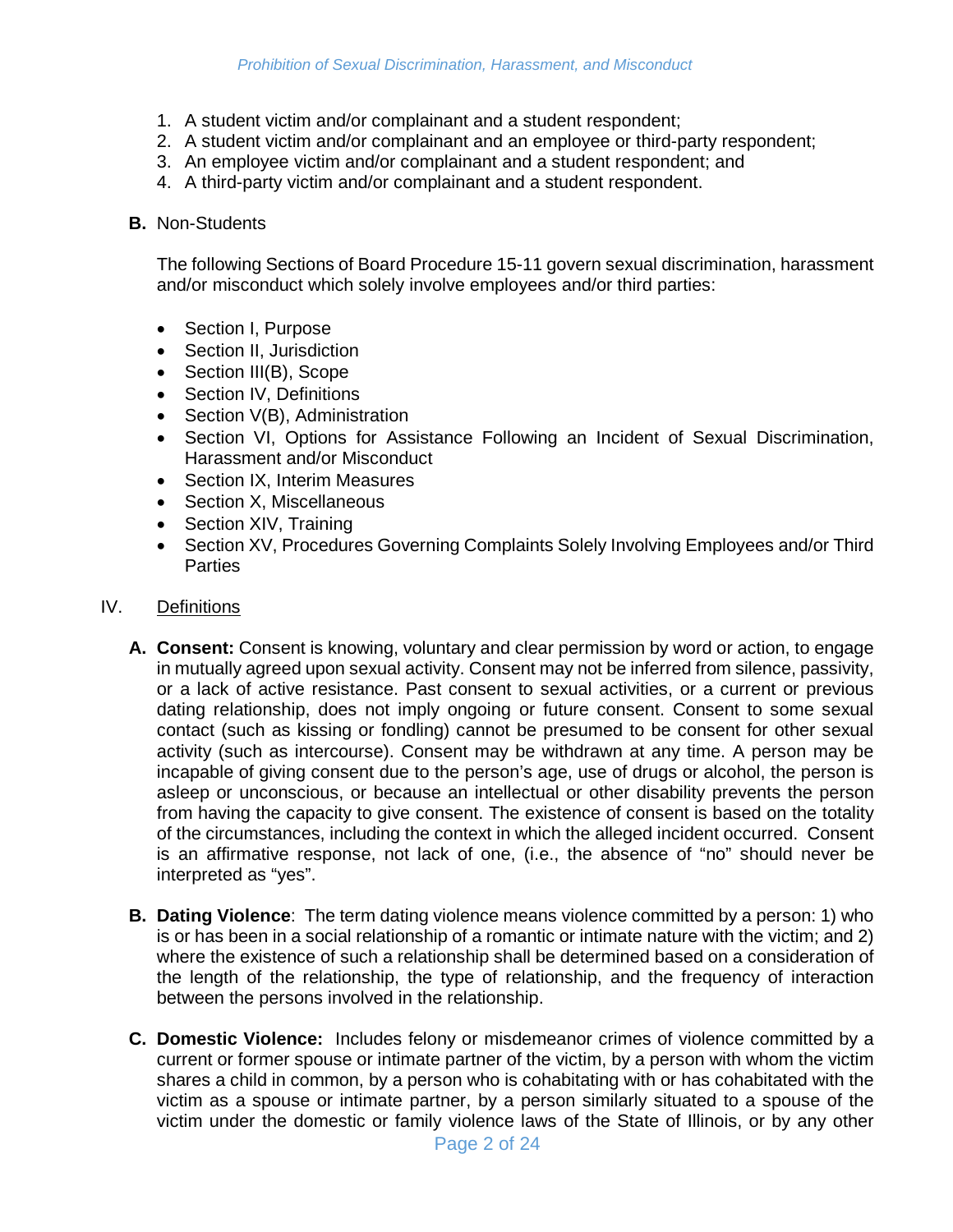person against an adult or youth victim who is protected from that person's acts under the domestic or family violence laws of the State of Illinois.

- **D. Hostile Environment Caused by Sexual Harassment:** a sexually harassing hostile environment is created when conduct by an individual is so severe, pervasive or persistent that it denies or limits an individual's ability to participate in or receive the benefits, services or opportunities of the College's educational programs or activities or the individual's employment access, benefits or opportunities. In determining whether a hostile environment has been created, the conduct in question will be considered from both a subjective and an objective perspective of a reasonable person in the alleged victim's position, considering all the circumstances.
- **E. Incapacitation:** When a person is incapable of giving consent due to the person's age, use of drugs or alcohol, or because an intellectual or other disability which prevents the person from having the capacity to give consent.
- **F. Intimidation:** To make timid or fearful, to compel or deter by or as if by threats. Intimidation is a form of retaliation prohibited by the College's Sexual Discrimination, Harassment and Misconduct Policy and Procedures.
- **G. Proceeding:** All activities related to a non-criminal resolution of an institutional disciplinary complaint, including, but not limited to, fact finding investigations, formal or informal meetings, and hearings. Proceeding does not include communications and meetings between officials and victims concerning accommodations or protective measures to be provided to a victim.
- **H. Result:** Any initial, interim, and final decision by an official or entity authorized to resolve disciplinary matters within the institution. The result includes any sanctions imposed by the institution.
- **I. Retaliation:** Any form of retaliation, including intimidation, threats, harassment and other adverse action taken or threatened against any complainant or person reporting or filing a complaint alleging sexual discrimination, harassment or misconduct or any person cooperating in the investigation of such allegations (including testifying, assisting or participating in any manner in an investigation) is strictly prohibited. Action is generally deemed adverse if it would deter a reasonable person in the same circumstances from opposing practices prohibited by the College's Sexual Discrimination, Harassment and Misconduct Policy and Procedures. Retaliation may result in disciplinary or other action independent of the sanctions or interim measures imposed in response to the allegations of sexual discrimination, harassment or misconduct.
- **J. Sexual Assault:** Any nonconsensual sexual act proscribed by Federal, tribal, or State law, including when the victim lacks capacity to consent.
- **K. Sex Discrimination:** Discrimination on the basis of sex, sexual orientation or genderrelated identity. Sex discrimination includes sexual harassment, sexual misconduct and sexual violence.
- **L. Sexual Exploitation:** Occurs when a person takes non-consensual or abusive sexual advantage of another for anyone's advantage or benefit other than the person being exploited, and that behavior does not meet the definition of sexual assault. Sexual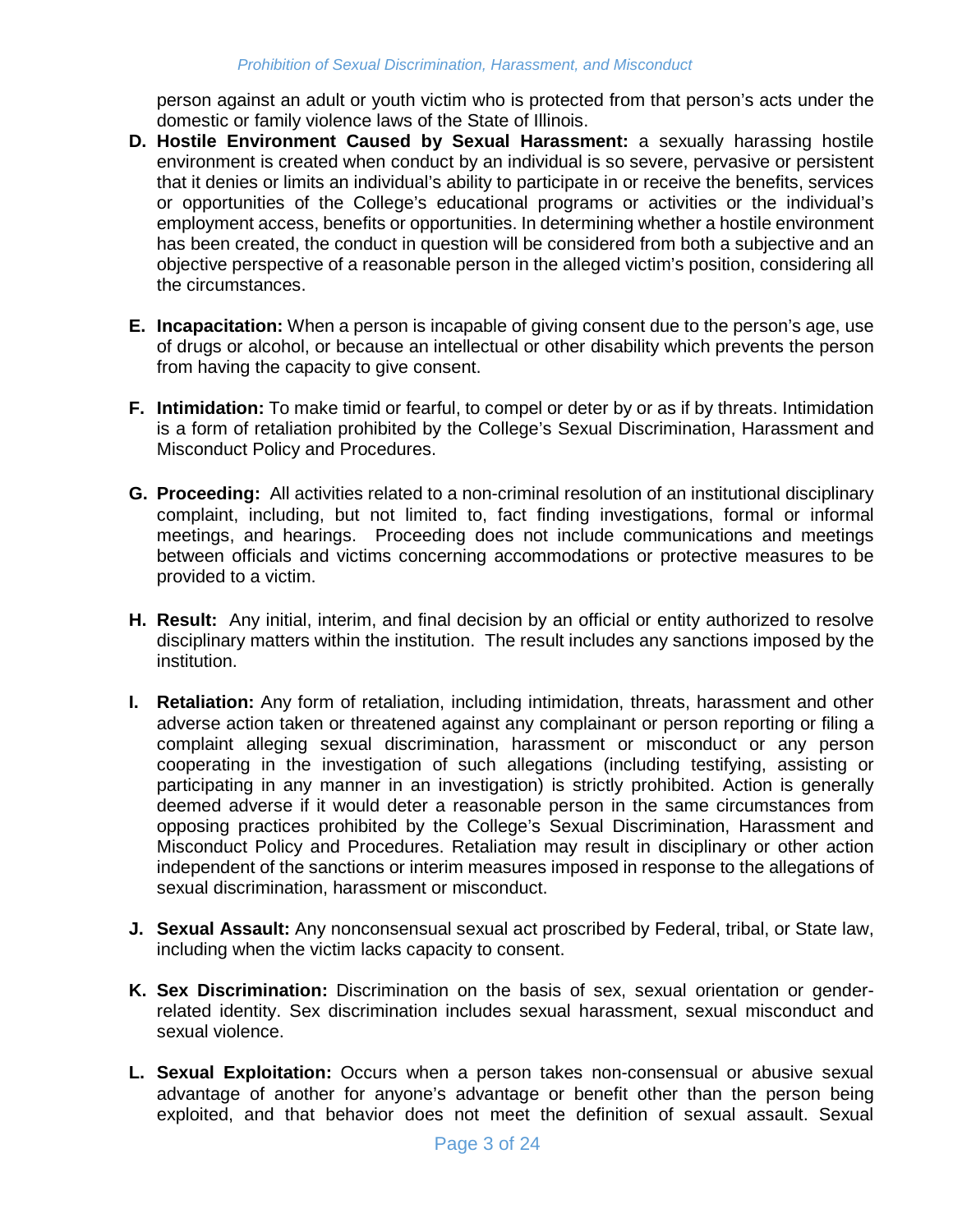exploitation includes prostituting another person, non-consensual visual or audio recording of sexual activity, non-consensual distribution of photos or other images of an individual's sexual activity or intimate body parts with an intent to embarrass such individual, nonconsensual voyeurism, knowingly transmitting HIV or a sexually transmitted disease to another, or exposing one's genitals to another in non-consensual circumstances.

- **M. Sexual Harassment**: Unwelcome sexual advances, requests for sexual acts or favors, and other verbal, non-verbal or physical conduct of a sexual nature when:
	- 1. Submission to such conduct is made explicitly or implicitly a term or condition of an individual's employment, academic advancement, evaluation, or grades;
	- 2. Submission to or rejection of such conduct by an individual is used as a basis for employment, academic advancement, evaluation, or grading decisions affecting that individual;
	- 3. Such conduct has the purpose or effect of substantially interfering with an individual's employment or educational performance or creating an intimidating, hostile, or offensive employment or educational environment; or
	- 4. Such conduct denies or limits an individual's ability to participate in or receive the benefits, services or opportunities of the College's educational programs or activities or the individual's employment access, benefits or opportunities.

Examples of conduct of a sexual nature include:

- Verbal: Specific demands for sexual favors, sexual innuendoes, sexually suggestive comments, jokes of a sexual nature, sexual propositions, or sexual threats.
- Non-Verbal: Sexually suggestive emails, other writings, articles or documents, objects or pictures, graphic commentaries, suggestive or insulting sounds or gestures, leering, whistling, or obscene gestures.
- Physical: Touching, pinching, brushing the body, or any unwelcome or coerced sexual activity, including sexual assault.
- **N. Sexual Misconduct**: Includes sexual assault, sexual exploitation, dating violence, domestic violence, sexual violence and stalking.
- **O. Sexual Violence**: Physical sexual acts perpetuated against a person's will or where a person is incapable of giving consent (e.g. due to the person's age, use of drugs or alcohol, or because an intellectual or other disability prevents the person from having the capacity to give consent). Sexual violence includes, but is not limited to, rape, sexual assault, sexual battery, sexual abuse and sexual coercion. All such acts of sexual violence are forms of sex discrimination prohibited by Title IX.
- **P. Stalking:** Engaging in a course of conduct directed at a specific person that would cause a reasonable person to: 1) fear for his or her safety or the safety or others; or 2) suffer substantial emotional distress.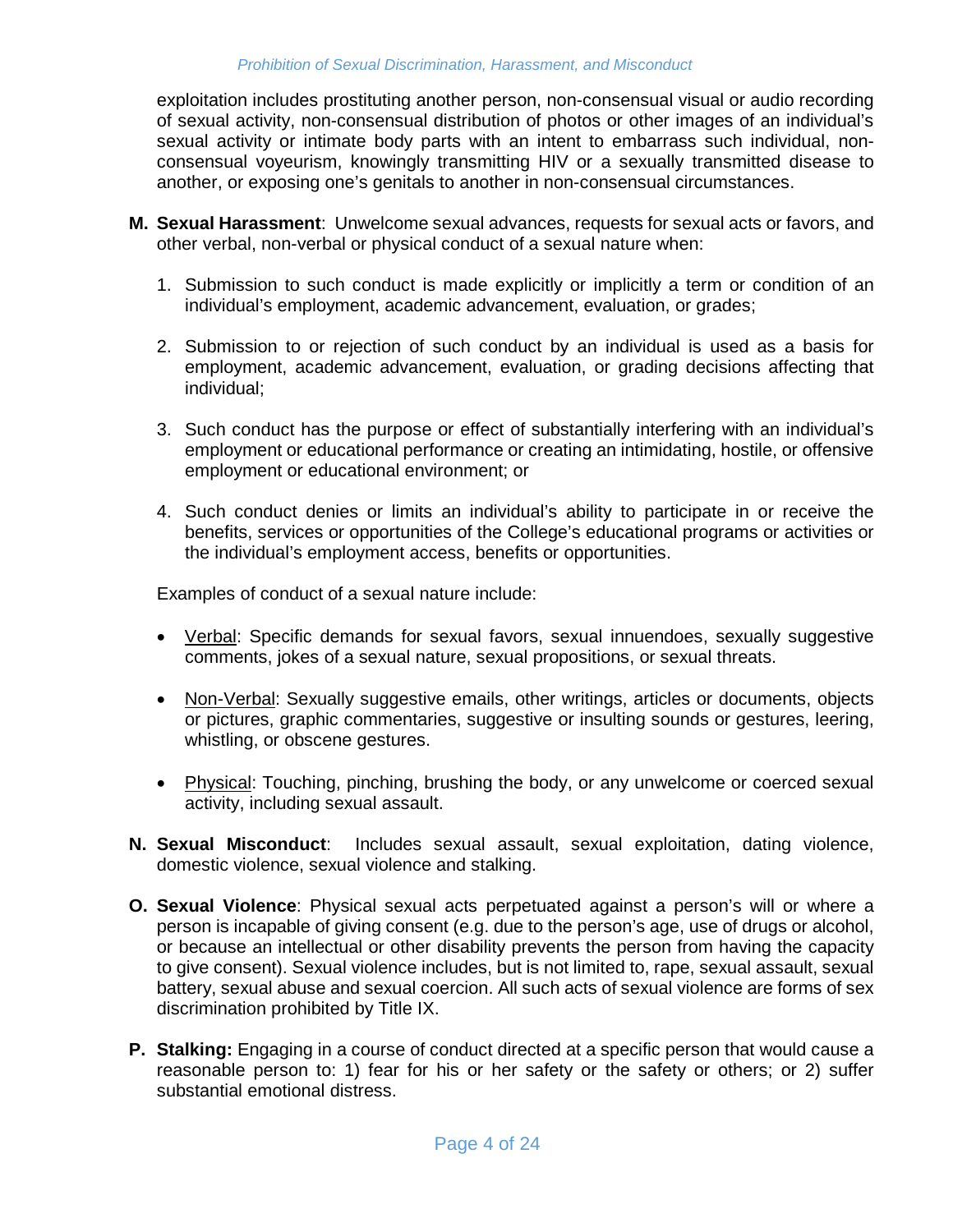**Q. Threat**: Any oral or written expression or gesture that could be interpreted by a reasonable person as conveying an intent to cause harm to persons or property.

## V. Administration

## A. Title IX Coordinator

To ensure compliance with Title IX, the College has designated the Dean of Students as the Title IX Coordinator. Any individual who believes he/she has been discriminated against or harassed because of their gender, who has been subjected to sexual harassment, sexual assault, sexual misconduct, or relationship violence in violation of College policy, or who has witnessed such activity against another may file a complaint or obtain information and assistance from the College's Title IX Coordinator.

Susan Jerak Dean of Students College of DuPage 425 Fawell Blvd. Glen Ellyn, IL 60137 Telephone: (630) 942.3224 Email: [TitleIXCoordinator@cod.edu](mailto:TitleIXCoordinator@cod.edu)

Responsibilities of the Title IX coordinator include:

- Overseeing the College's response to all Title IX reports and complaints and identifying and addressing any patterns or systemic problems revealed by such reports and complaints.
	- o A Title IX complaint includes complaints alleging sexual discrimination, sexual harassment and/or sexual misconduct (as those terms are defined herein) which involve a College student as the victim and/or complainant or as the respondent.
- Being informed of all reports and complaints raising Title IX issues, including those initially filed with another individual or office or if the investigation will be conducted by another individual or office.
- Ensuring that adequate training is provided to students, faculty and staff on Title IX issues.

Conducting Title IX investigations, including investigating facts relative to a complaint and recommending appropriate sanctions against the perpetrator and remedies for the complaint.

- o With respect to Title IX complaints that relate to a College employee as the victim and/or complainant or as the respondent, the Title IX Coordinator will partner with the Department of Human Resources which will manage the investigation into the allegations and which will recommend appropriate sanctions against the employee.
- Determining appropriate interim measures for a victim and/or complainant upon learning of a report or complaint of sexual violence.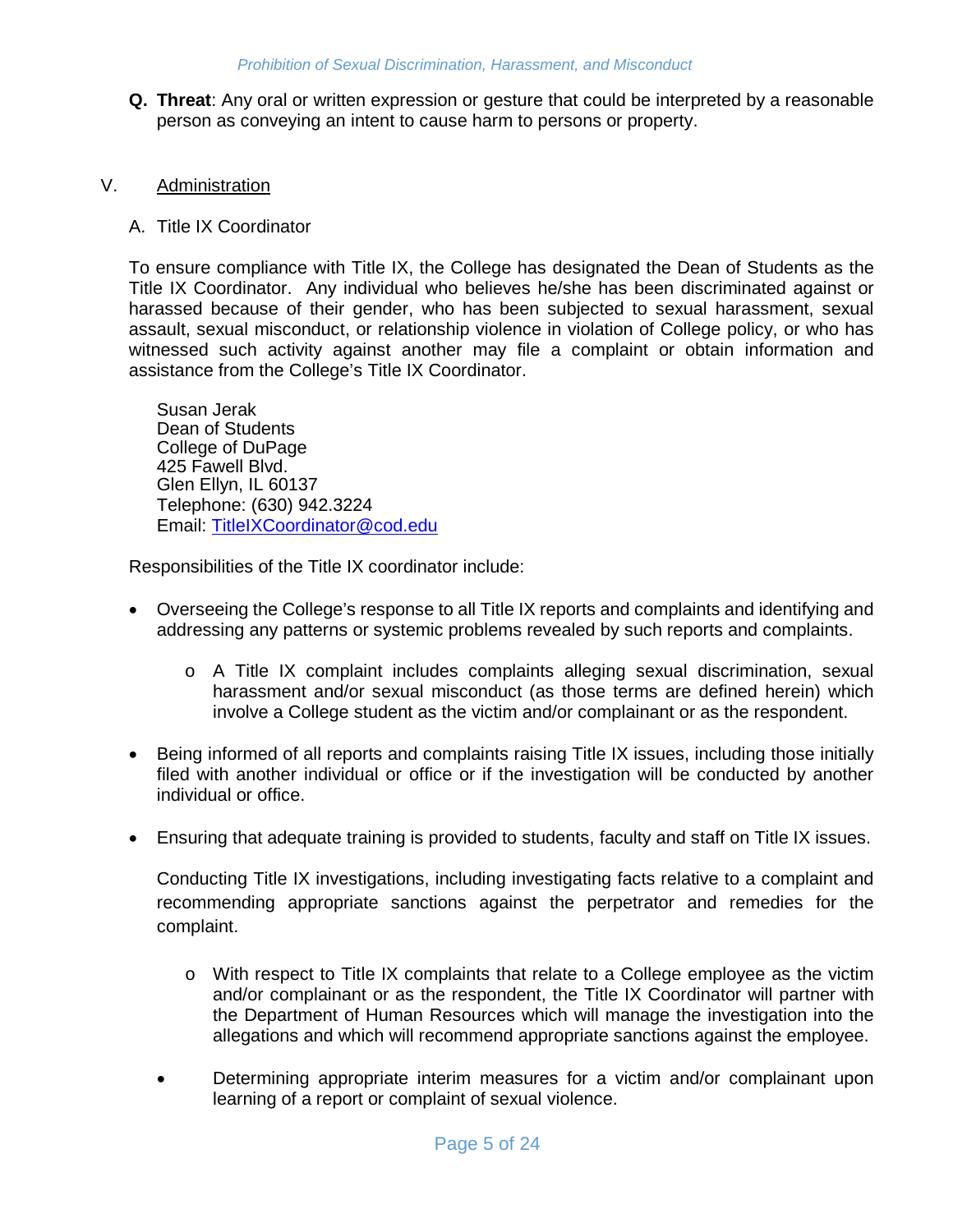- Ensuring that appropriate policies and procedures are in place for working with law enforcement and coordinating services with local victim advocacy organizations and services providers, including rape crisis centers.
- Promoting an educational and employment environment which is free of sexual discrimination and gender bias.

Inquiries concerning the application of Title IX may be referred to the Title IX Coordinator or to the United States Department of Education's Office for Civil Rights:

Office for Civil Rights, *Chicago Office* U.S. Department of Education Citigroup Center 500 W. Madison Street, Suite 1475 Chicago, IL 60661-4544 Telephone: (312) 730-1560 Email: OCR.Chicago@ed.gov

B. Department of Human Resources

The Department of Human Resources will partner with the Title IX Coordinator with respect to any Title IX complaints which involve a College employee as the victim and/or complainant or as the respondent.

The Department of Human Resources will oversee the College's response to all complaints of sexual discrimination, harassment and/or misconduct which solely involve employees and/or third parties.

- VI. Options for Assistance Following an Incident of Sexual Discrimination, Harassment, or **Misconduct** 
	- A. Immediate Assistance
		- 1. On- and Off-Campus Counselors and Advocates. The following on- and off-campus counselors and advocates can provide an immediate confidential response in a crisis situation:

**Confidential Advisors YWCA Rape Crisis Hotline** Phone: (630) 971-3927 www.ywcachicago.org

For Employees: Employee Assistance Program Northwetern Medicine Phone: (888) 933-1327

For Students: Student Assistance Program Northwestern Medicine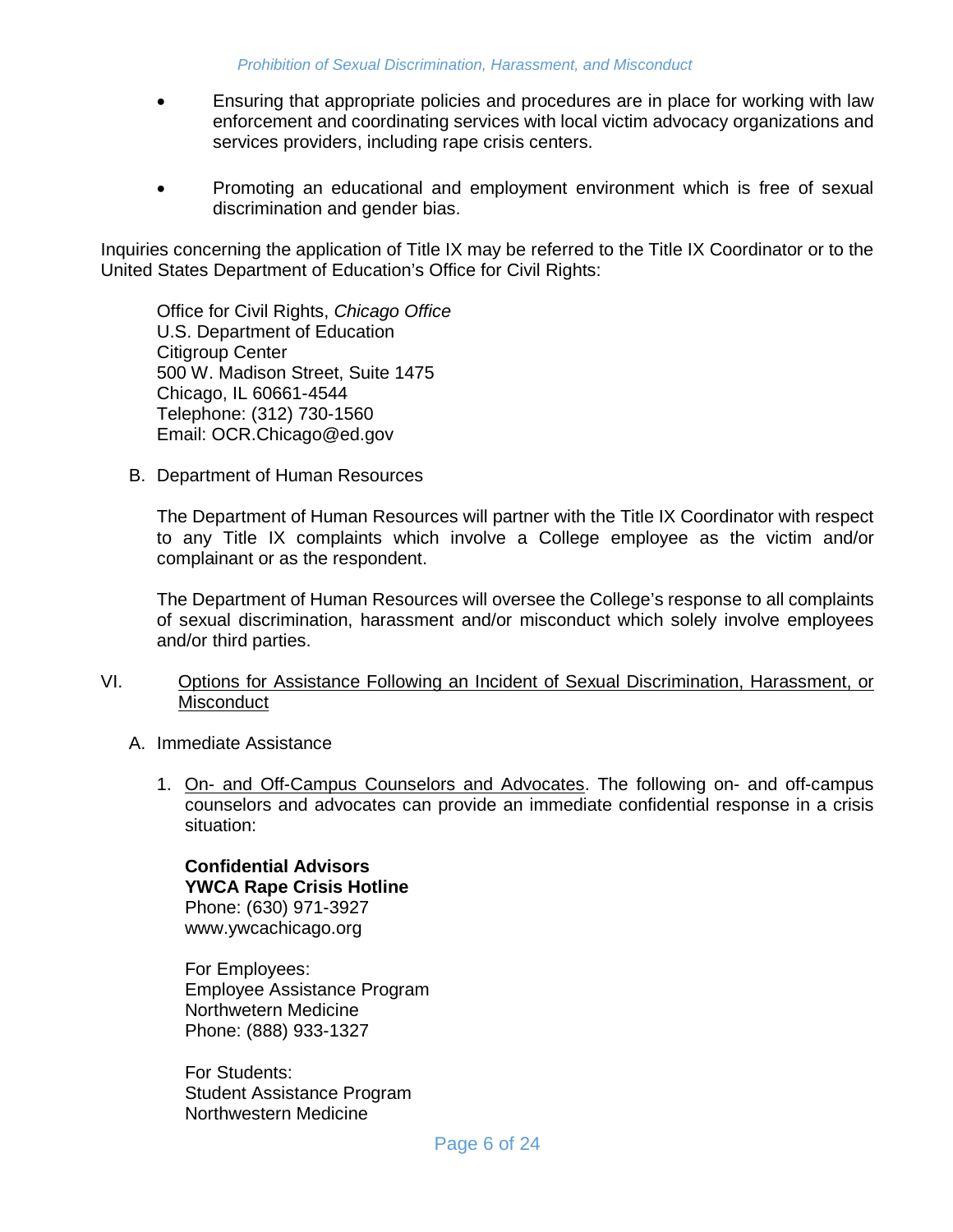Phone: (855) 933.8727

COD Counseling and Advising Center Mental Health Counselors Student Services Center (SSC) 3200 Phone: (630) 942-2259

- 2. Emergency Response. Anyone who experiences or observes an emergency situation should immediately call 911 and/or the College Police at (630) 942-2000.
- 3. On- and Off-Campus Health Care Options. Victims may seek treatment for injuries, preventative treatment for sexually transmitted disease, and other health services by contacting the following for health care options:

YWCA Rape Crisis Hotline Phone: (630) 971-3927

911, in an emergency

COD Police Phone: (630) 942-2000

Central DuPage Hospital\* Emergency Department Phone: (630) 933-1600

\*Indicates health care options which provide rape kits and/or Sexual Assault Nurse Examiners.

Seeking medical treatment also serves to preserve physical evidence of sexual violence.

- B. Ongoing Assistance for Students
	- 1. On- and Off-Campus Counseling, Advocacy and Support.

See Section X(A), below.

2. Academic Accommodations and Interim Measures.

See Section X(C), below.

C. Ongoing Assistance for Employees

Employee Assistance Program Northwestern Medicine Phone: (888) 933-1327

VII. Student Reporting and Confidentially Disclosing Sexual Discrimination, Harassment and/or Misconduct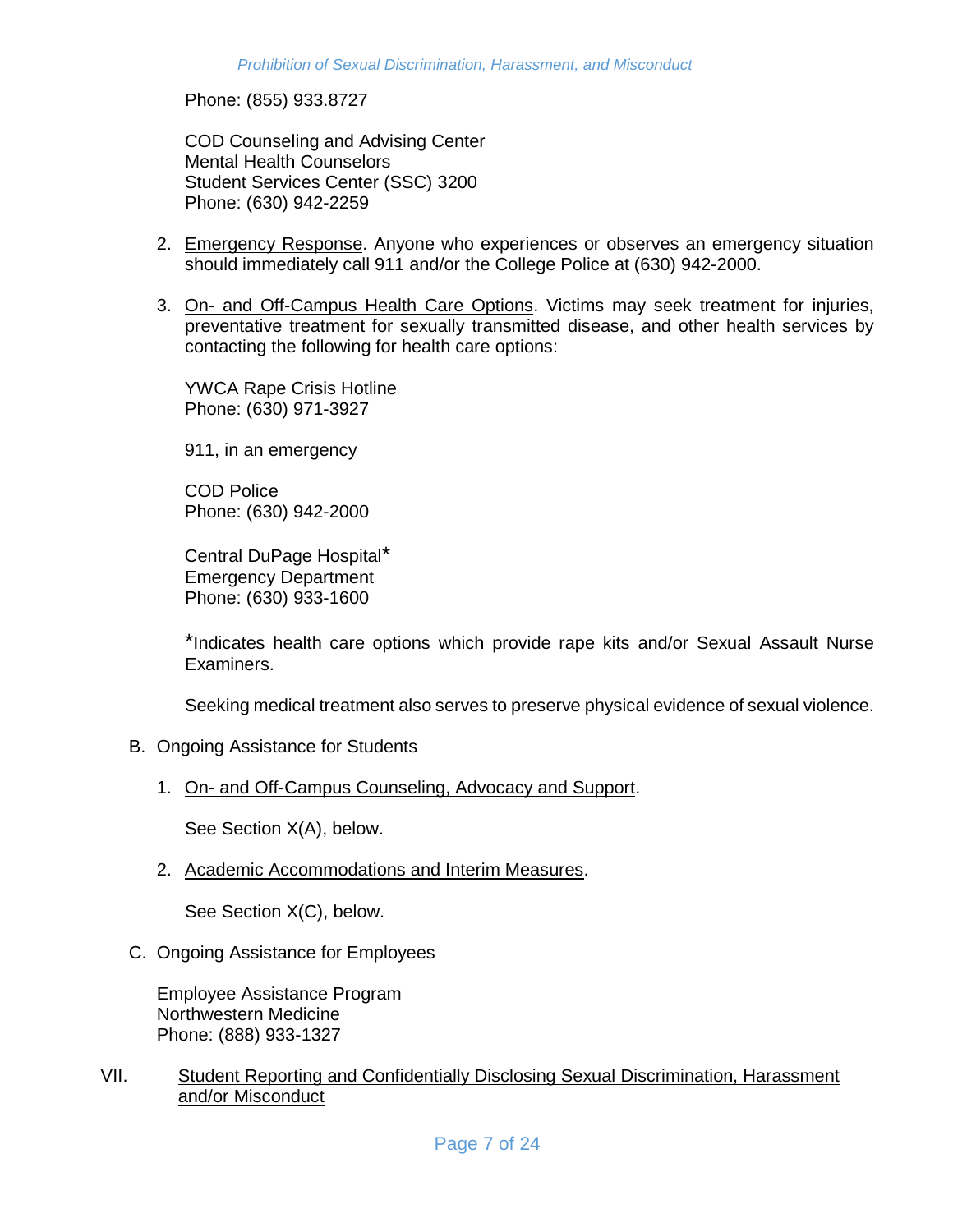The College encourages student victims of sexual discrimination, harassment and/or misconduct, including sexual violence, to talk to somebody about what happened so that victims can get the support they need and so that the College can respond appropriately. Different employees on campus have different abilities to maintain a student victim's confidentiality:

- Some employees are required to maintain near complete confidentiality.
- Some employees may talk to a student victim in confidence and generally only report to the College that an incident occurred without revealing any personally identifying information.
- Some employees are required to report all the details of an incident (including identities of the student victim and alleged perpetrator) to the Title IX Coordinator. A report to these employees, called "Responsible Employees", constitutes a report to the College and generally obligates the College to investigate the incident and take appropriate steps to address the situation.

The various reporting and confidential disclosure options available are set forth in further detail below.

**A.** Student Privileged and Confidential Communications

Mental-Health Counselors. The only college individuals that are exempt from reporting sexual abuse of an adult without the victim's permission are State of Illinois licensed counselors who provide mental-health counseling to students (including those counselors who act in that role under the supervision of a licensed counselor). The College requires all campus employees to report the suspected abuse of children (those under the age of 18).

Contact information for such mental-health counselors is as follows:

Mental Health Counselors COD Counseling and Advising Center Student Services Center (SSC) 3200 Phone: (630) 942-2259

All communications between a Confidential Advisor and a student pertaining to an incident of sexual violence shall remain confidential, unless the student consents to the disclosure of the communication in writing. The Confidential Advisor may disclose confidential communications between the Confidential Advisor and the student if failure to disclose would result in clear, imminent risk of serious physical injury to or death of the student or another person.

Non-Mental-Health Counselors and Advocates. Individuals who work or volunteer in the oncampus Student Affairs offices, including front desk staff and students, can generally talk to a student victim without revealing any personally identifying information about an incident to the College. A student victim can seek assistance and support from these individuals without triggering a College investigation that could reveal the student victim's identity or that the student victim has disclosed the incident.

While maintaining a student victim's confidentiality, these individuals or their office should report the nature, date, time, and general location of an incident to the Title IX Coordinator. This limited report – which includes no information that would directly or indirectly identify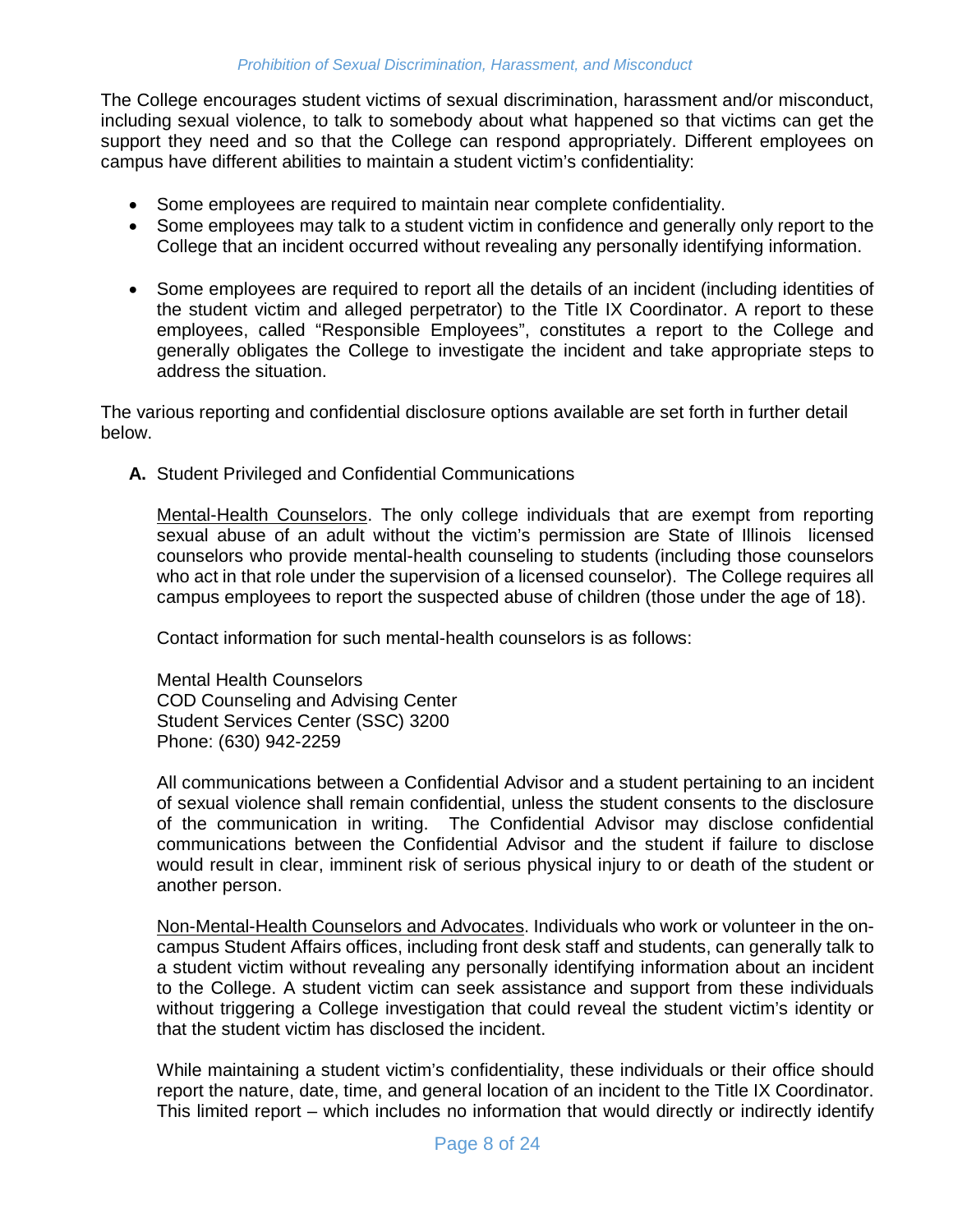the student victim – helps keep the Title IX Coordinator informed of the general extent and nature of sexual discrimination, harassment and misconduct on and off campus so the Title IX Coordinator can track patterns, evaluate the scope of the problem, and formulate appropriate campus-wide responses.

Contact information for such non-mental-health counselors and advocates is as follows:

Student Success Counselors COD Counseling and Advising Center Student Services Center (SSC) 3200 Phone: (630) 942-2259

A student victim who speaks to a mental-health or non-mental-health counselor or advocate must understand that, if the student victim wants to maintain confidentiality, the College's ability to conduct an investigation into the particular incident or pursue disciplinary action against the alleged perpetrator(s) may be diminished.

Even so, these counselors and advocates will still assist the student victim in receiving other necessary protection and support, such as student victim advocacy, academic support or accommodations, disability, health or mental health services, and changes to living, working or course schedules. A student victim who at first requests confidentiality may later decide to file a complaint with the College or report the incident to law enforcement, and thus will have the incident fully investigated. These counselors and advocates will provide the student victim with assistance if the student victim wishes to do so.

Note: While these counselors and advocates may maintain a student victim's confidentiality vis-à-vis the College, they may have reporting or other obligations under state law. Any College employee who suspects or receives knowledge that a minor student may be an abused or neglected child or, for a student aged 18 through 21, an abused or neglected individual with a disability, is required to: 1) immediately report or cause a report to be made to the Illinois Department of Children and Family Services (DCFS) on its Child Abuse Hotline; and 2) follow directions given by DCFS concerning filing a written report within 48 hours with the nearest DCFS field office.

Also Note: If the College determines that the alleged perpetrator(s) pose a serious and immediate threat to the College community, College Police may be called upon to issue a timely warning to the community. Any such warning will not include any information that identifies the victim.

#### **B.** Student Reporting to "Responsible Employees"

A College employee who has the authority to redress sexual discrimination, harassment or misconduct, who has the duty to report incidents of such or other student misconduct, or who a student could reasonably believe has this authority or duty is a Responsible Employee. When a student victim tells a Responsible Employee about an incident of sexual discrimination, harassment or misconduct, the student victim has the right to expect the College to take immediate and appropriate steps to investigate what happened and to resolve the matter promptly and equitably.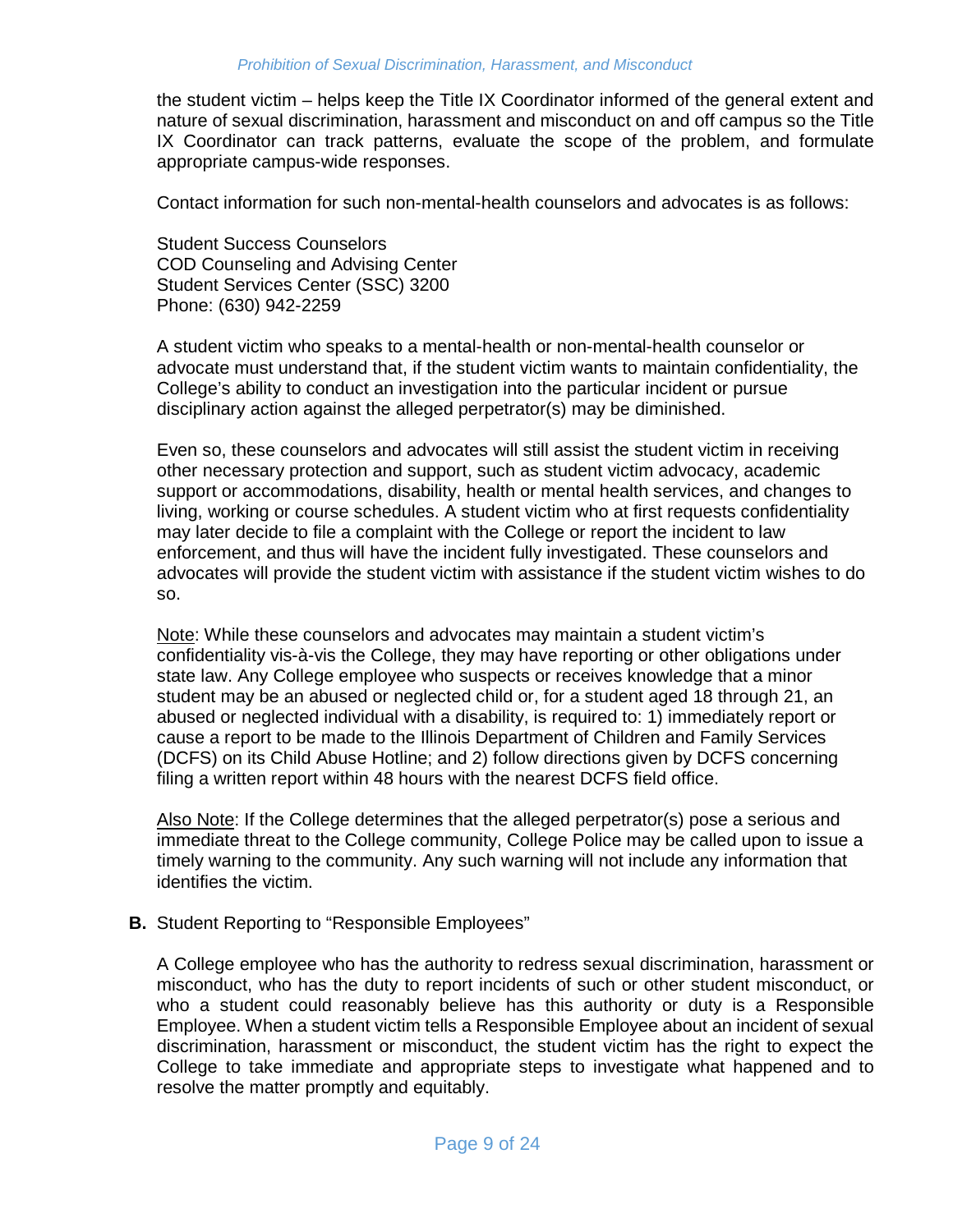A Responsible Employee must report to the Title IX Coordinator all relevant details about the alleged sexual violence shared by the student victim and that the College will need to determine what happened – including the names of the student victim and alleged perpetrator(s), any witnesses, and any other relevant facts, including the date, time and specific location of the alleged incident.

To the extent possible, information reported to a Responsible Employee will be shared only with people responsible for handling the College's response to the report.

To the extent possible, the College provides immunity for students who in good faith report an alleged violation of the comprehensive policy to a "responsible employee" so that the reporting student will not receive a disciplinary sanction for a student conduct violation (e.g., underage drinking) revealed in the course of reporting, unless the violation was "egregious" (e.g., an action that places the health or safety of another person at risk).

The following categories of employees are the College's Responsible Employees:

- College Administrators
- Title IX Coordinator
- Supervisors and Managerial Staff
- Faculty
- Campus Police
- Coaches

Before a student victim reveals any information to a Responsible Employee, the employee should ensure that the student victim understands the employee's reporting obligations – and, if the student victim wants to maintain confidentiality, direct the student victim to the confidential resources listed above.

If the student victim wants to tell the Responsible Employee what happened but also maintain confidentiality, the employee should tell the student victim that the College will consider the request, but cannot guarantee that the College will be able to honor it. In reporting the details of the incident to the Title IX Coordinator, the Responsible Employee will also inform the Title IX Coordinator of the student victim's request for confidentiality.

#### Silent Witness Program

We understand the difficulty people may experience in reporting crimes or incidents of concern to us face-to-face. We offer the Silent Witness Program to anyone who has witnessed, or knows about, a crime committed on campus.

You are welcome to send an email to: [mullin@cod.edu](mailto:mullin@cod.edu) with information you feel may be useful in keeping our campus safe and secure. It is important that you provide as much detail as to who, what, when and where, as possible. Your identity will be protected to the fullest extent possible.

#### **C.** Electronic and/or Anonymous Reporting

The College provides an online system for electronic reporting. The reported may choose to provide his/her identity or may choose to report anonymously. Please note that anonymous reporting will significantly limit the College's ability to respond. The electronic and/or anonymous reporting form can be found on the College of DuPage website at:

**[https://cm.maxient.com/reportingform.php?CollegeofDuPage&layout\\_id=6](https://cm.maxient.com/reportingform.php?CollegeofDuPage&layout_id=6)**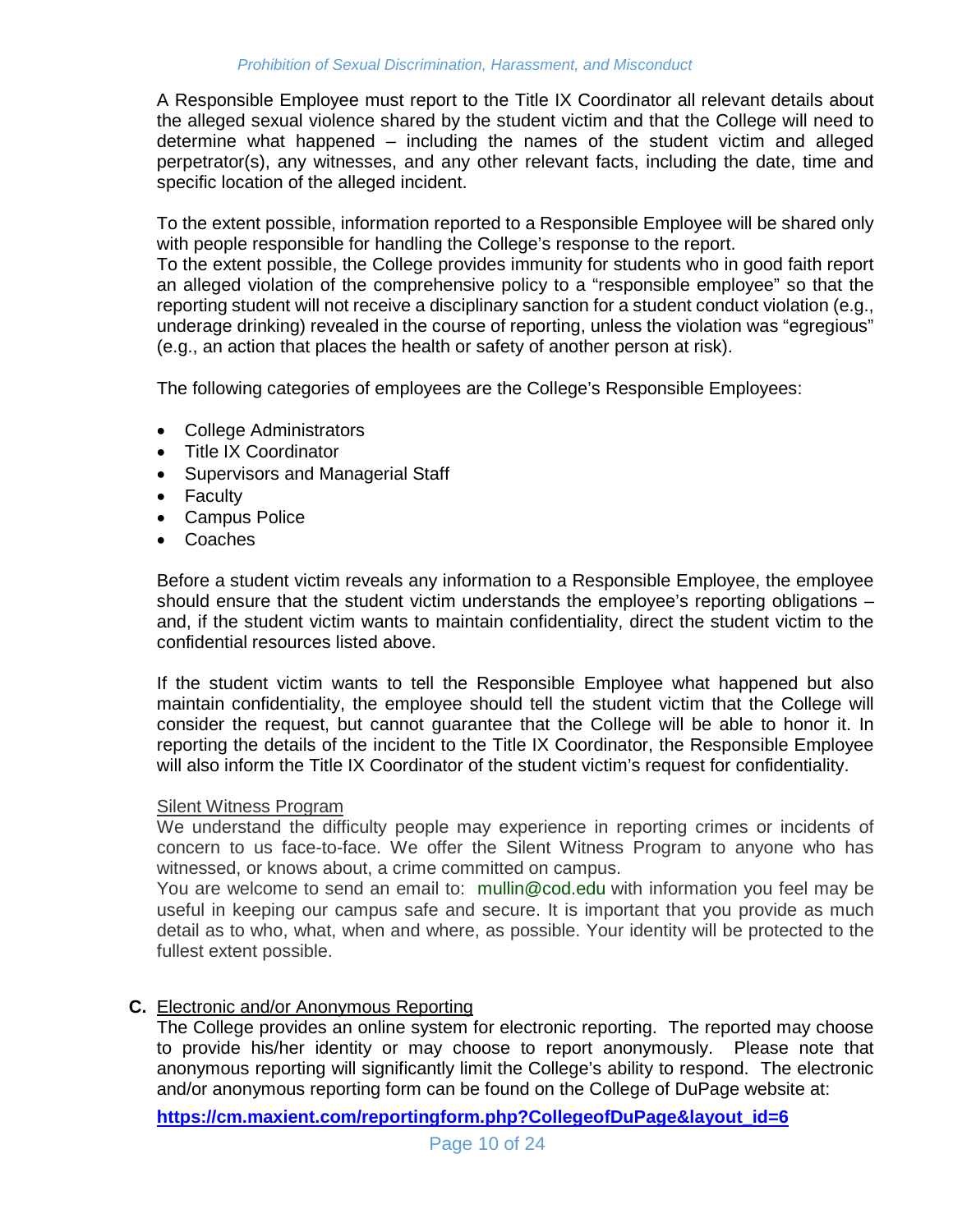**D.** Student Requesting Confidentiality From the College: How the College Will Weigh the Request and Respond

If a student victim discloses an incident to a Responsible Employee but wishes to maintain confidentiality or requests that no investigation into a particular incident be conducted or disciplinary action taken, the College must weigh that request against the College's obligation to provide a safe, non-discriminatory environment for all students and employees, including the student victim.

If the College honors the request for confidentiality, a student victim must understand that the College's ability to meaningfully investigate the incident and pursue disciplinary action against the alleged perpetrator(s) may be diminished.

Although rare, there are times when the College may not be able to honor a student victim's request in order to provide a safe, non-discriminatory environment for all students and employees.

The College has designated the following individual(s) to evaluate requests for confidentiality:

- Title IX Coordinator
- Vice-President of Human Resources
- COD Chief of Police

When weighing a student victim's request for confidentiality or that no investigation or discipline be pursued, a range of factors will be considered, including the following:

- The increased risk that the alleged perpetrator(s) will commit additional acts of sexual discrimination, harassment or misconduct, such as:
	- o Whether there have been other sexual discrimination complaints about the same alleged perpetrator;
	- o Whether the alleged perpetrator has a history of arrests or records from a prior school indicating a history of misconduct or violence;
	- o Whether the alleged perpetrator threatened further sexual discrimination or violence against the student victim or others;
	- o Whether the sexual discrimination was committed by multiple perpetrators;
- Whether the sexual discrimination, harassment or misconduct was perpetrated with a weapon;
- Whether the student victim is a minor;
- Whether the College possesses other means to obtain relevant evidence of the sexual discrimination, harassment or misconduct (e.g., security cameras or physical evidence); and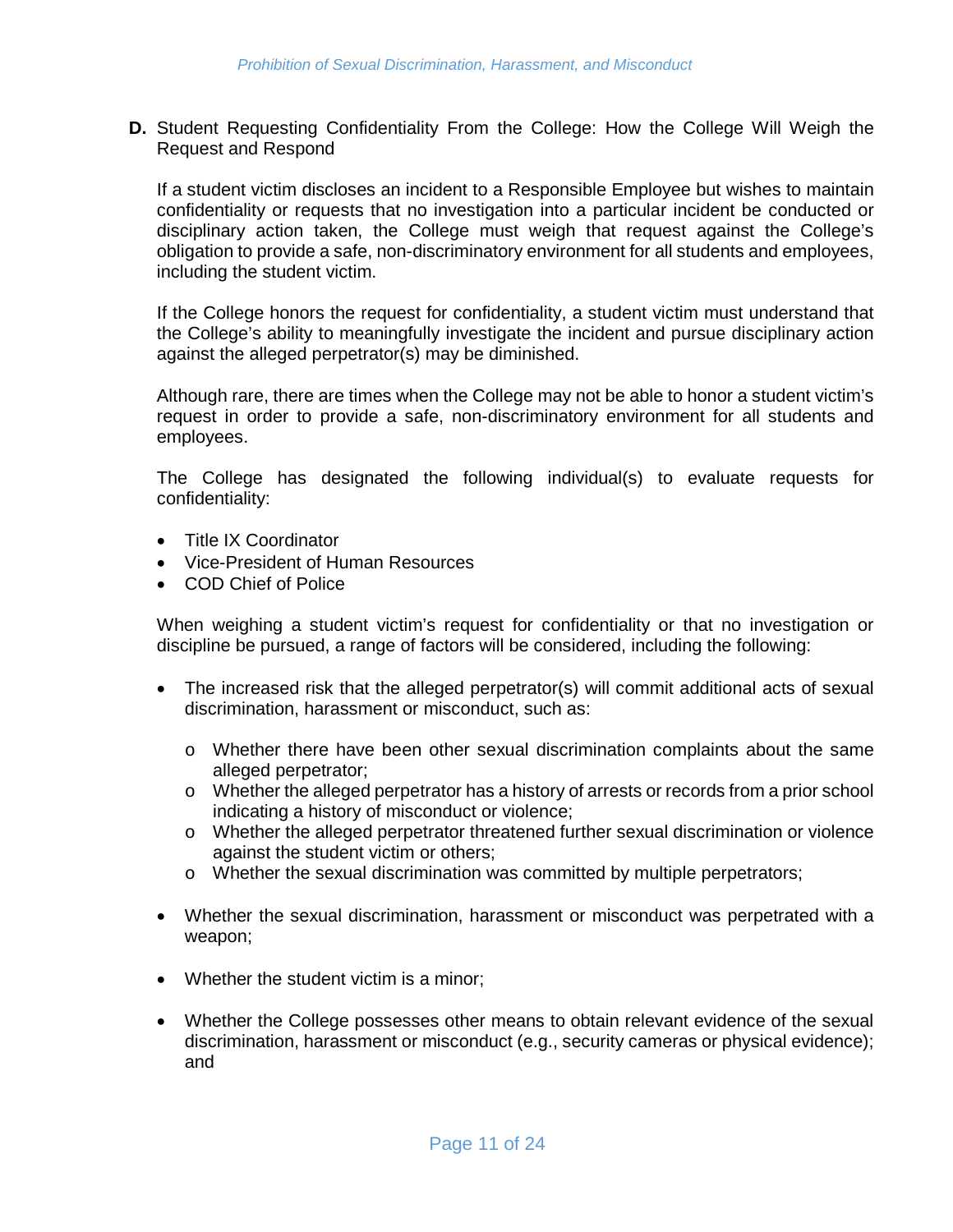• Whether the student victim's report reveals a pattern of perpetration (e.g., via illicit use of drugs or alcohol) at a given location or by a particular group.

The presence of one or more of these factors could lead the College to investigate and, if appropriate, pursue disciplinary action. If none of these factors is present, the College will likely respect the student victim's request for confidentiality.

If the College determines that it cannot maintain a student victim's confidentiality, the College will inform the student victim at the earliest point possible and will, to the extent possible, only share information with people responsible for handling the College's response.

If the College determines that it can respect a student victim's request for confidentiality, the College will also take immediate action as necessary to protect and assist the student victim.

If a victim's request for confidentiality limits the College's ability to formally investigate a particular allegation, the College may take steps to limit the effects of the alleged sexual discrimination, harassment and/or misconduct and prevent its recurrence without initiating formal action against the alleged perpetrator or revealing the identity of the student complainant. Such action may include, but is not limited to:

- Providing increased monitoring, supervision, or security at locations or activities where the alleged misconduct occurred;
- Providing training and education materials for students and employees;
- Revising and publicizing the College's policies regarding sexual discrimination, harassment and misconduct; and
- Conducting climate surveys regarding sexual misconduct.

#### VIII. Employee Reporting and Disclosing Sexual Discrimination, Harassment and/or Misconduct of a Student

In addition to the reporting requirements for Responsible Employees (see Section VII(B), above), all College employees who have information regarding sexual discrimination, harassment and/or misconduct of a student are encouraged to report it to the Title IX Coordinator or any Responsible Employee.

If you are a third party or concerned person who is not a current student, faculty, or staff member but want to report sexual misconduct which involved a member of the College of DuPage community, contact the Title IX Coordinator at:

Susan Jerak 630-942-3224 [TitleIXCoordinator@cod.edu](mailto:TitleIXCoordinator@cod.edu)

#### IX. Interim Measures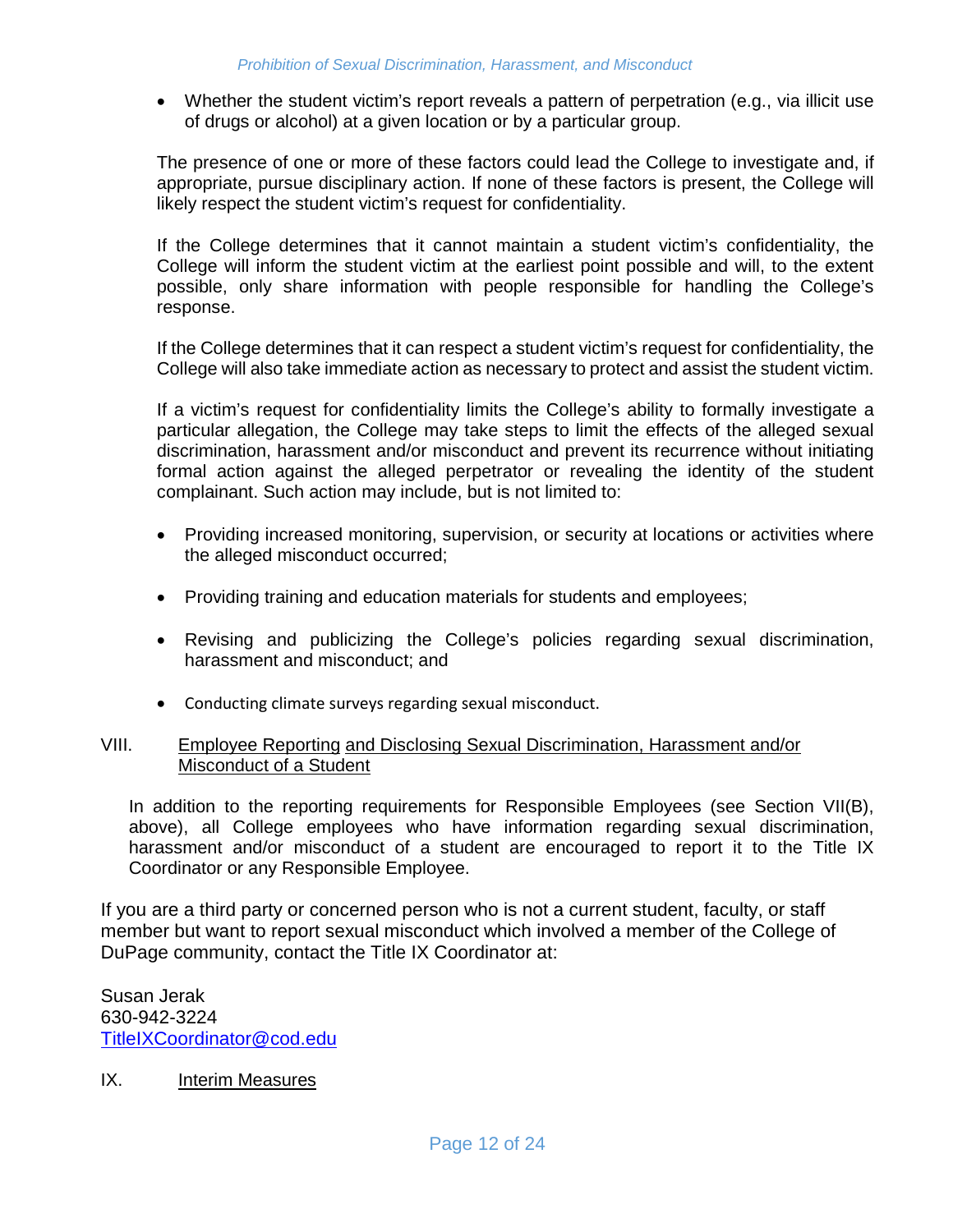The College will remain ever mindful of the victim's well-being, and will take ongoing steps to protect the victim from retaliation or harm and work with the victim to create a safety plan. Retaliation against the victim, whether by students or College employees, will not be tolerated. The College will also:

- Assist the victim in accessing other available victim advocacy, academic support, counseling disability, health or mental health services, and legal assistance both on and off campus;
- Provide other security and support, which could include the College obtaining a no-contact order, helping to change working arrangements or course schedules (including for the alleged perpetrator(s) pending the outcome of an investigation) or adjustments for assignments or tests; and
- Inform the victim of the right to report a crime to campus or law enforcement and provide the victim with assistance if the victim wishes to do so.

The College may not require a victim to participate in any Title IX investigation or in a disciplinary proceeding against a student.

Because the College is under a continuing obligation to address the issue of sexual discrimination, harassment and misconduct campus-wide, reports of such incidents (including non-identifying reports) will also prompt the College to consider broader remedial action – such as increased monitoring, supervision, or security at locations where the reported incident occurred; increasing education and prevention efforts, including to targeted population groups; conducting climate assessments/victimization surveys; and/or revisiting its policies and practices.

#### X. Miscellaneous

- 1. Take Back the Night and Other Public Awareness Events. Public awareness events such as "Take Back the Night," the Clothesline Project, candlelight vigils, protests, "survivor speak outs" or other forums in which students disclose incidents are not considered notice to the College of sexual discrimination, harassment or misconduct for purposes of triggering its obligation to investigate any particular incident(s). Such events may, however, inform the need for campus-wide education and prevention efforts, and the College will provide information about students' Title IX rights at these events.
- 2. Anonymous Reporting. Although the College encourages victims to talk to someone, the College provides for an online system for anonymous reporting. The system will notify the user (before s/he enters information) that entering personally identifying information may serve as notice to the College for the purpose of triggering an investigation. Anonymous reports can be filed through the COD Police website **(www.cod.edu/about/police\_department/).**
- 3. Off-Campus Counselors and Advocates. Off-campus counselors, advocates, and health care providers will also generally maintain confidentiality and not share information with the College unless the victim requests the disclosure and signs a consent or waiver form. Contact information for such off-campus resources is as follows: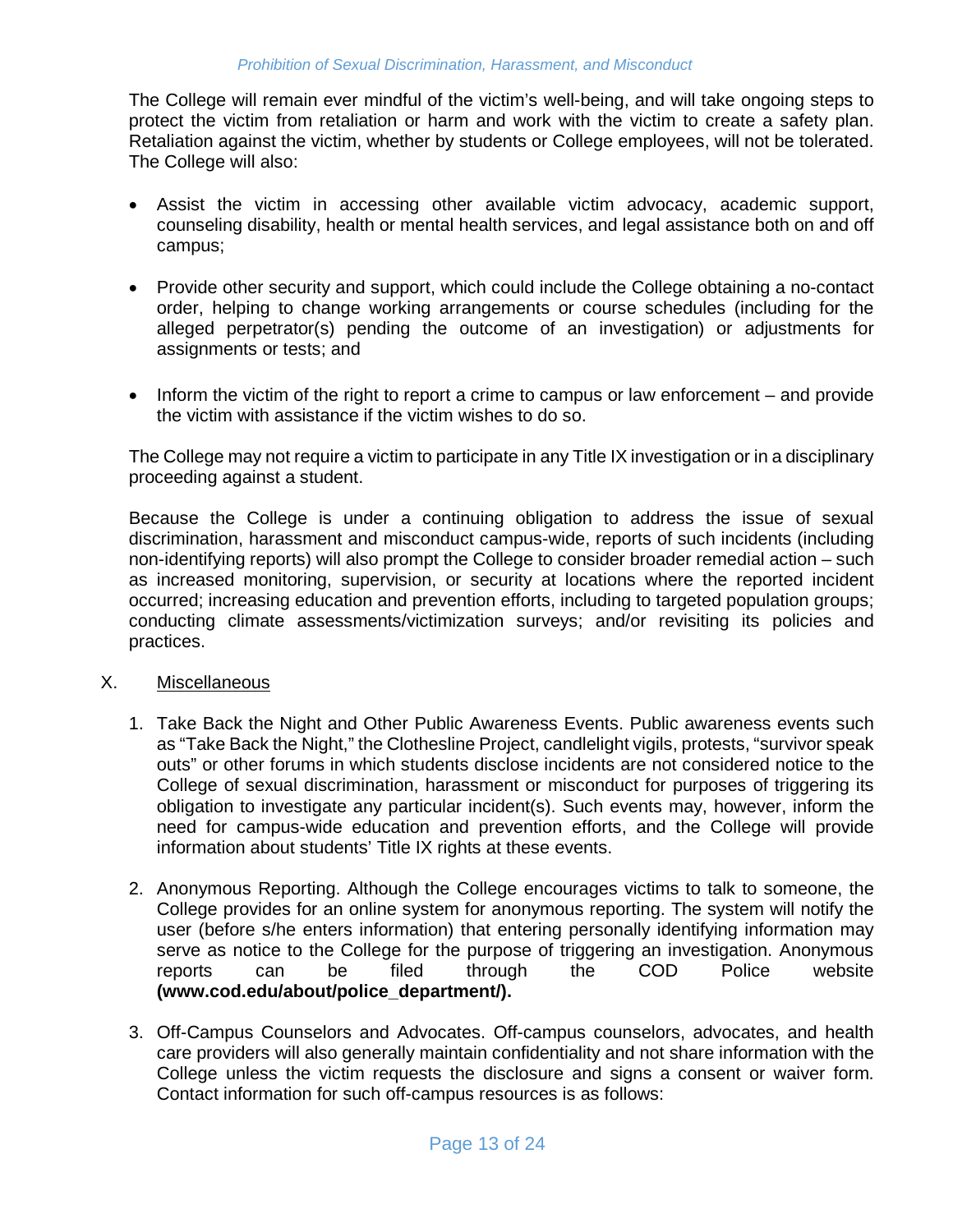# **Confidential Advisors**

**YWCA Rape Crisis Hotline** Phone: (630) 971-3927 www.ywcachicago.org

For Employees: Employee Assistance Program Northwestern Medicine Phone: (888) 933.1327

For Students: Student Assistance Program Northwestern Medicine Phone: (855) 933.8727

Note: While these off-campus counselors and advocates may maintain a victim's confidentiality vis-à-vis the College, they may have reporting or other obligations under state law.

4. Clery Act Reporting Obligations. Pursuant to the *Jeanne Clery Disclosure of Campus Security Policy and Campus Crime Statistics Act* ("Clery Act," 20 U.S.C. 1092(f)), the College maintains a public crime log and publishes an Annual Security Report ("ASR") available to all current students and employees. The ASR documents three calendar years of select campus crime statistics (including statistics regarding incidents of dating violence, domestic violence, and stalking), security policies and procedures, and information on the basic rights guaranteed to victims of sexual assault. The Clery Act also requires the College to issue timely warnings to the campus community about crimes that have already occurred but may continue to pose a serious or ongoing threat to students and employees.

## XI. Title IX Complaint Investigation Procedures

- A. Formal Investigation Process
	- 1. Initiation of Investigation by Title IX Coordinator: Upon receipt of a Title IX complaint of sexual discrimination, harassment and/or misconduct, including sexual violence, the Title IX Coordinator will initiate a prompt, fair and thorough investigation. The investigation will be conducted by the Title IX Coordinator or his/her designee, and the College will conclude the investigation within 60 calendar days or less. Where the allegations are complex or other factors delay the investigative process, an extension may be granted.

With respect to Title IX complaints that relate to a College employee as the victim and/or complainant or as the respondent, the Title IX Coordinator will partner with the Department of Human Resources which will manage the investigation into the allegations made against the College employee and which will recommend appropriate sanctions against the College employee Respondent.

2. Interim Measures Provided: During the investigation, the Title IX Coordinator will ensure the victim and/or complainant receive Interim Measures as set forth in Section IX, above,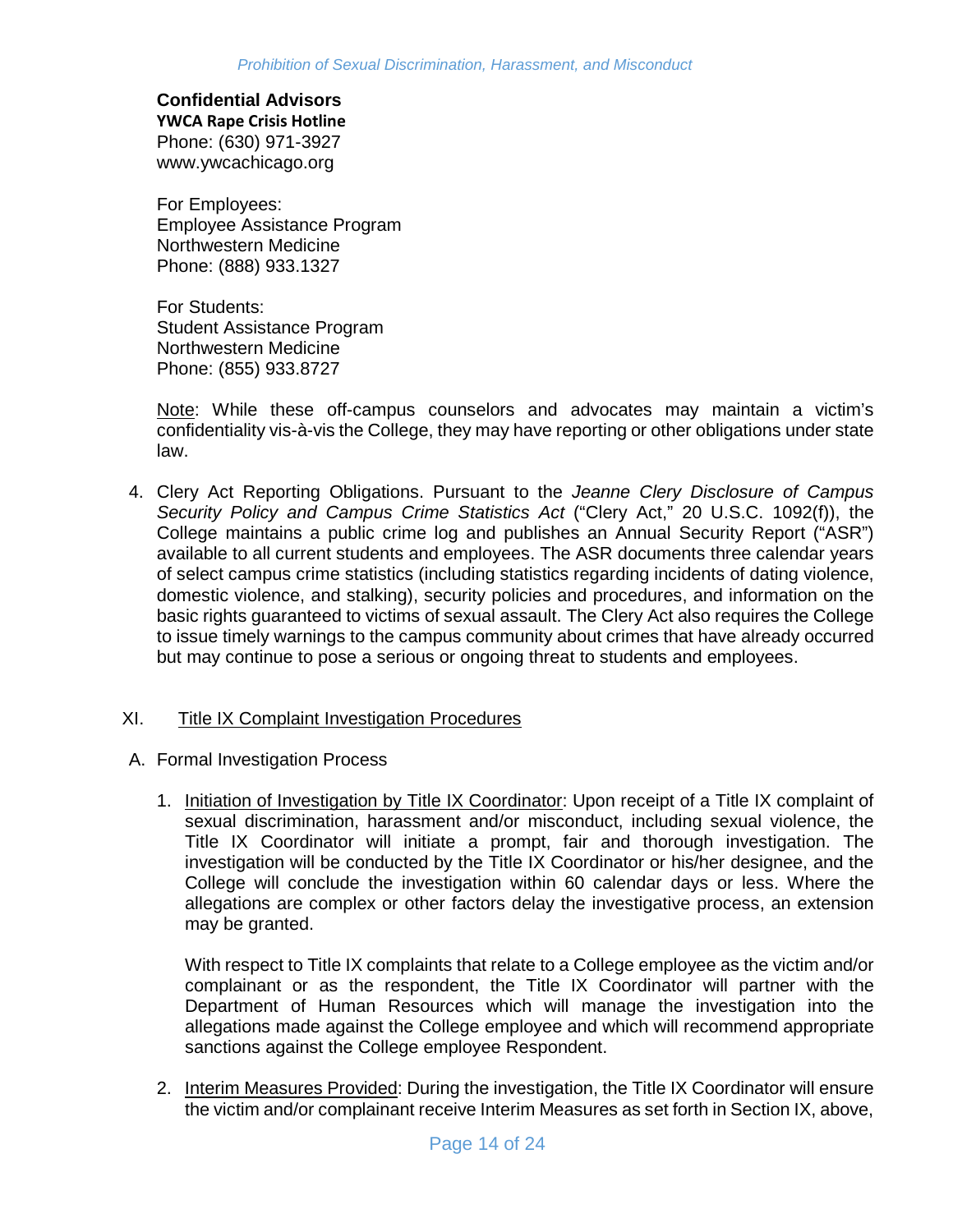and will advise the victim and/or complainant of the right to file a complaint with College Police or law enforcement agencies.

- 3. Notice to Respondent:
	- a. Within 10 business days of receipt of a complaint, the respondent will be given written notice of the charges against him/her.
	- b. The respondent will be advised of the nature of the evidence against him/her (unless release of the evidence would endanger the health or safety of victim(s) or witness(es).
- 4. Due Process Rights of Victim and/or Complainant and Respondent
	- a. The victim and/or complainant and student respondent will each be afforded the right to present information and witnesses relevant to his or her case.
	- b. When the victim and/or complainant or student respondent is requested to appear at an investigatory meeting or proceeding related to a complaint, he or she may be accompanied by an advisor. An advisor is defined as a family member, peer, staff/faculty member of the College, or a union representative; it does not include legal counsel or an attorney at law.
	- c. If the respondent is a College employee, then any employee misconduct investigation procedures outlined in applicable employee guidebooks and/or collective bargaining agreements will apply.
- 5. Evidence Considered: Investigators will interview and receive evidence from the victim, complainant, respondent and any witnesses identified during the course of the investigation. The victim's prior sexual history with anyone other than the respondent will not be considered during the investigation or any proceeding related to a complaint. The mere fact of a current or previous consensual dating or sexual relationship between the victim and respondent does not itself imply consent or preclude a finding of sexual violence.
- 6. Preservation of Evidence: Any physical evidence gathered by the investigator will be preserved by the COD Police.
- 7. Concurrent Criminal Investigation: The existence of a concurrent criminal investigation by law enforcement agencies will not necessarily delay or interrupt the investigation procedures outlined herein. However, the law enforcement agency may request that the College investigation be temporarily suspended. In such cases, the College will evaluate the law enforcement agency's request to determine whether and for how long to suspend its investigation. It is understood that during an ongoing criminal investigation, information relevant to the pending case or prosecution may not be permitted to be shared with the College until the criminal investigation is closed.
- 8. Report of Investigation: At the conclusion of the investigation, the investigator will prepare a thorough report outlining the: complaint, investigation conducted and all relevant evidence obtained; investigator's conclusions with an explanation of reasoning and/or support for such conclusions; and recommendations for sanctions or other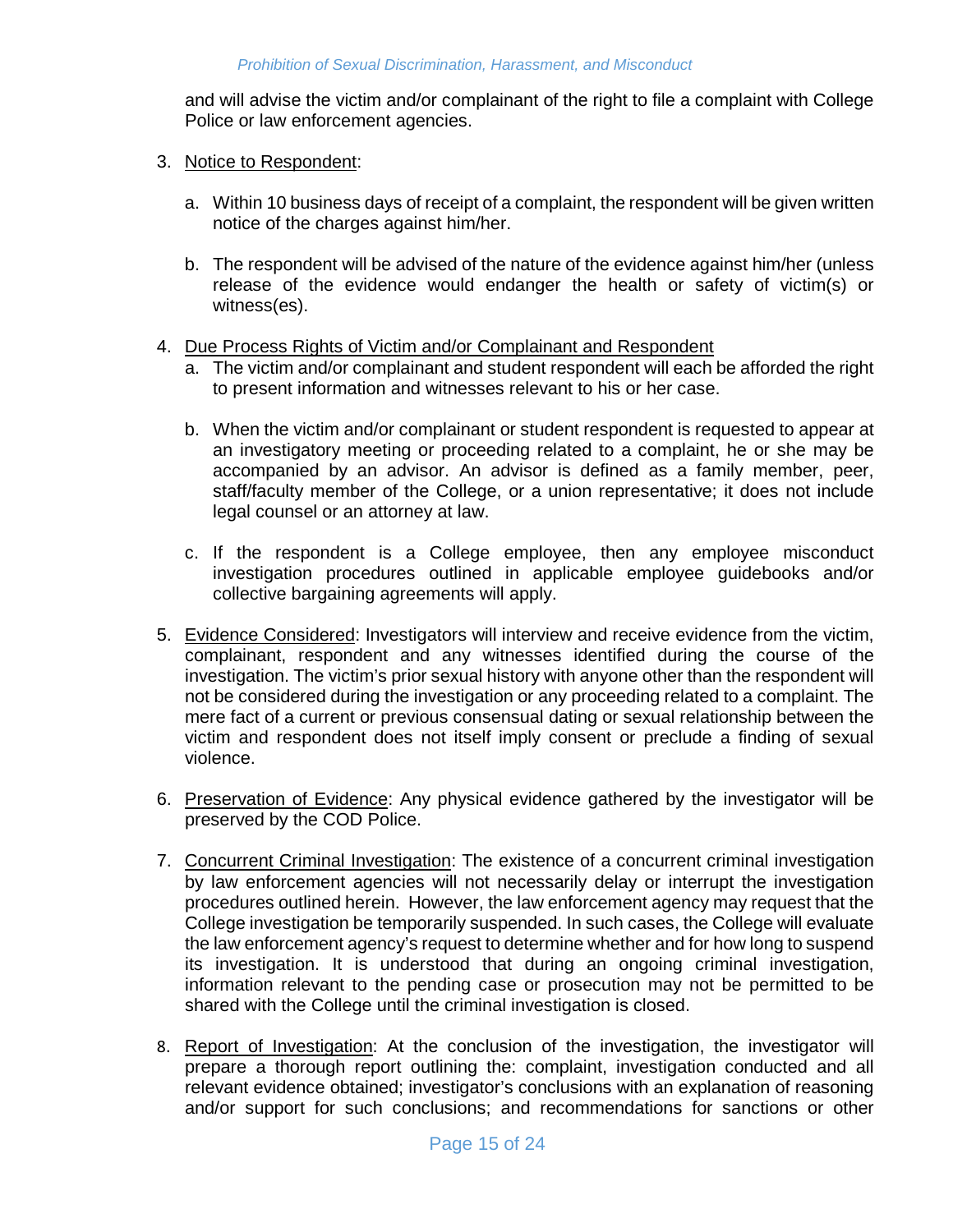remedial action as appropriate. The investigator will submit his/her report to the Title IX Coordinator, Department of Human Resources and/or both, as appropriate.

- B. Determination
	- 1. Determination Based Upon Preponderance of the Evidence: For student respondent cases, the Title IX Coordinator shall review the investigator's report and all evidence gathered to determine whether the student respondent engaged in sexual discrimination, harassment and/or misconduct in violation of College policy. The determination of violations shall be made based on the preponderance of evidence, meaning whether it is more likely than not that this policy was violated.

For employee respondent cases, the Department of Human Resources and Title IX Coordinator will determine whether the employee respondent engaged in sexual discrimination, harassment and/or misconduct in violation of College policy.

- 2. Notice to Respondent: For student respondents, within 7 business days after receipt of the investigator's report, the Title IX Coordinator will notify the student respondent via certified mail, return receipt requested, of his/her determination. If the Title IX Coordinator determines that the student respondent has violated the College's prohibition of sexual discrimination, harassment and/or misconduct, this notification will also advise the student respondent of:
	- a. Disciplinary sanctions; and
	- b. The right to appeal the determination and sanctions in accordance with the Appeal Procedures set forth in Section VIII, below.

For employee respondents, the Department of Human Resources will follow its obligation under any applicable College Policies and collective bargaining agreements in providing notice.

- 3. Notice to Victim and/or Complainant: Concurrently with the notice provided to respondent, the Title IX Coordinator will notify the victim and/or complainant within 7 business days after receipt of the investigator's report, via certified mail, return receipt requested, of his/her determination. If the Title IX Coordinator determines that the respondent has violated the College's prohibition of sexual discrimination, harassment and/or misconduct, this notification will also advise the victim and/or complainant of:
	- a. Any individual remedies offered or provided to the victim and/or complainant;
	- b. Disciplinary sanctions imposed on the respondent that directly relate to the victim and/or complainant;
	- c. In sexual violence cases only, any disciplinary sanctions imposed on the respondent;
	- d. The right to appeal the determination and sanctions in accordance with the Appeal Procedures set forth in Section XII, below; and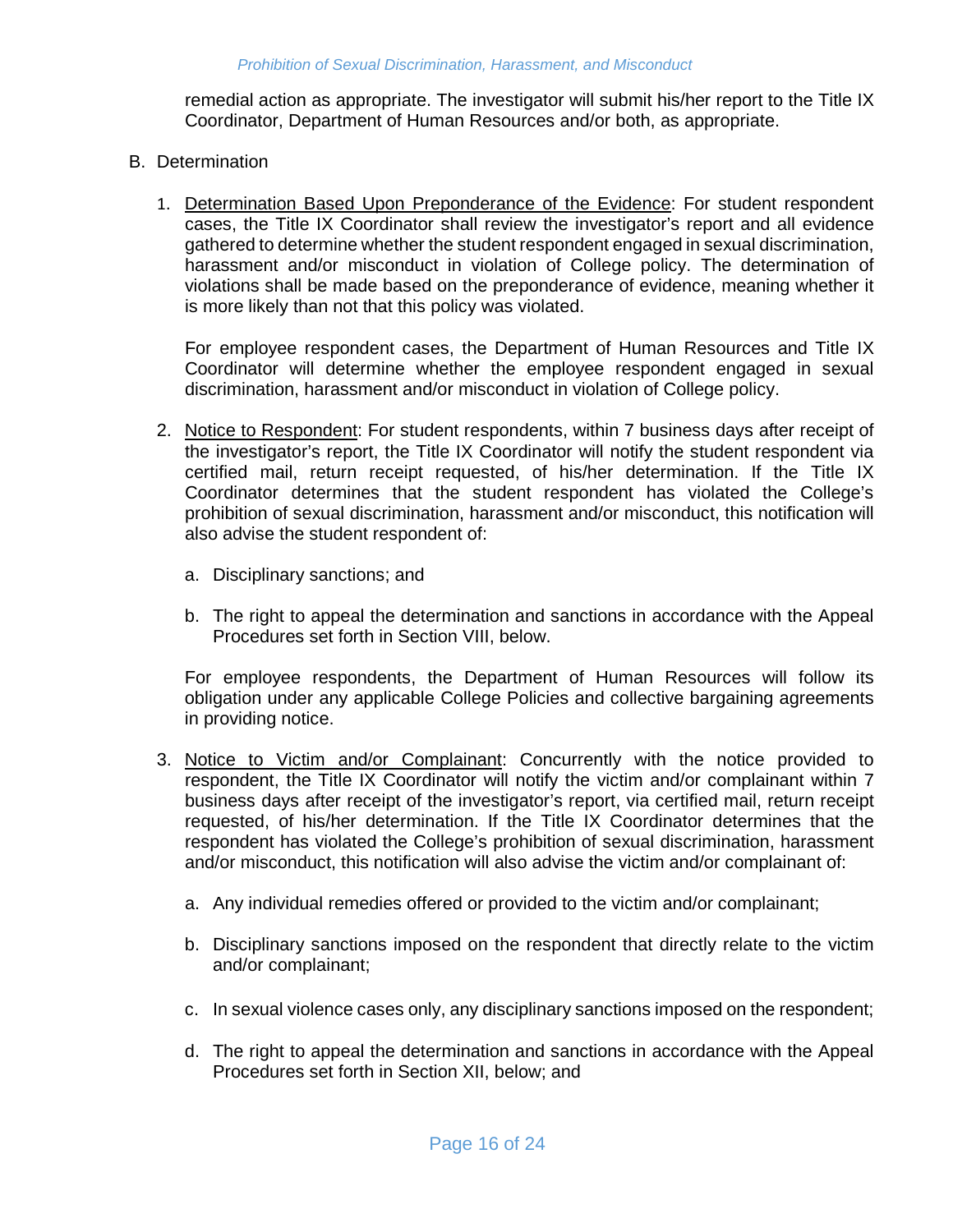- e. If the College determines that a hostile environment exists, it will inform the victim and/or complainant of steps it has taken to eliminate the hostile environment and to prevent recurrence.
- C. Sanctions, Protective Actions, and Remedies
	- 1. Sanctions. Student respondents who have violated the College's prohibition of sexual discrimination, harassment and/or misconduct are subject to any sanctions set forth in the College's Code of Student Conduct Procedures 20-35, up to and including expulsion.

College employee respondents who have violated the College's prohibition of sexual discrimination, harassment and/or misconduct will be subject to disciplinary action up to and including termination, consistent with any applicable employee guidebooks and/or collective bargaining agreement obligations.

- 2. Protective Actions. The College may take protective measures as appropriate, including no-contact orders, trespass notices, or other protective measures. College Police will enforce court ordered no-contact, restraining and/or protective orders to the fullest extent of the law.
- 3. Remedies. The College will administer remedies for the victim and/or complainant depending upon the specific nature of the complaint. In addition, the College may administer remedies for the College community as a whole.

Remedies for the victim and/or complainant may include, but are not limited to:

- Assisting the victim and/or complainant to change his/her academic and/or work environment if requested and if reasonably available;
- Providing an escort to ensure that the victim and/or complainant can move safely between classes and activities;
- Ensuring that the victim and/or complainant and the respondent do not attend the same classes;
- Providing counseling services;
- Providing medical services;
- Providing academic support services, such as tutoring;
- Arranging for the victim and/or complainant to re-take a course or withdraw from a class without penalty, including ensuring that any changes do not adversely affect the victim and/or complainant's academic record; and
- Reviewing disciplinary actions taken against the victim and/or complainant to see if there is a causal connection between the harassment and the misconduct that may have resulted in the victim and/or complainant being disciplined.

Remedies for the College community as a whole may include, but are not limited to:

- Offering counseling, health, mental health, or other holistic and comprehensive victim services to all students and employees affected by sexual discrimination, harassment, and/or misconduct;
- Designating an individual from the College's counseling center to be available to assist victims of sexual discrimination, harassment, and/or misconduct whenever needed;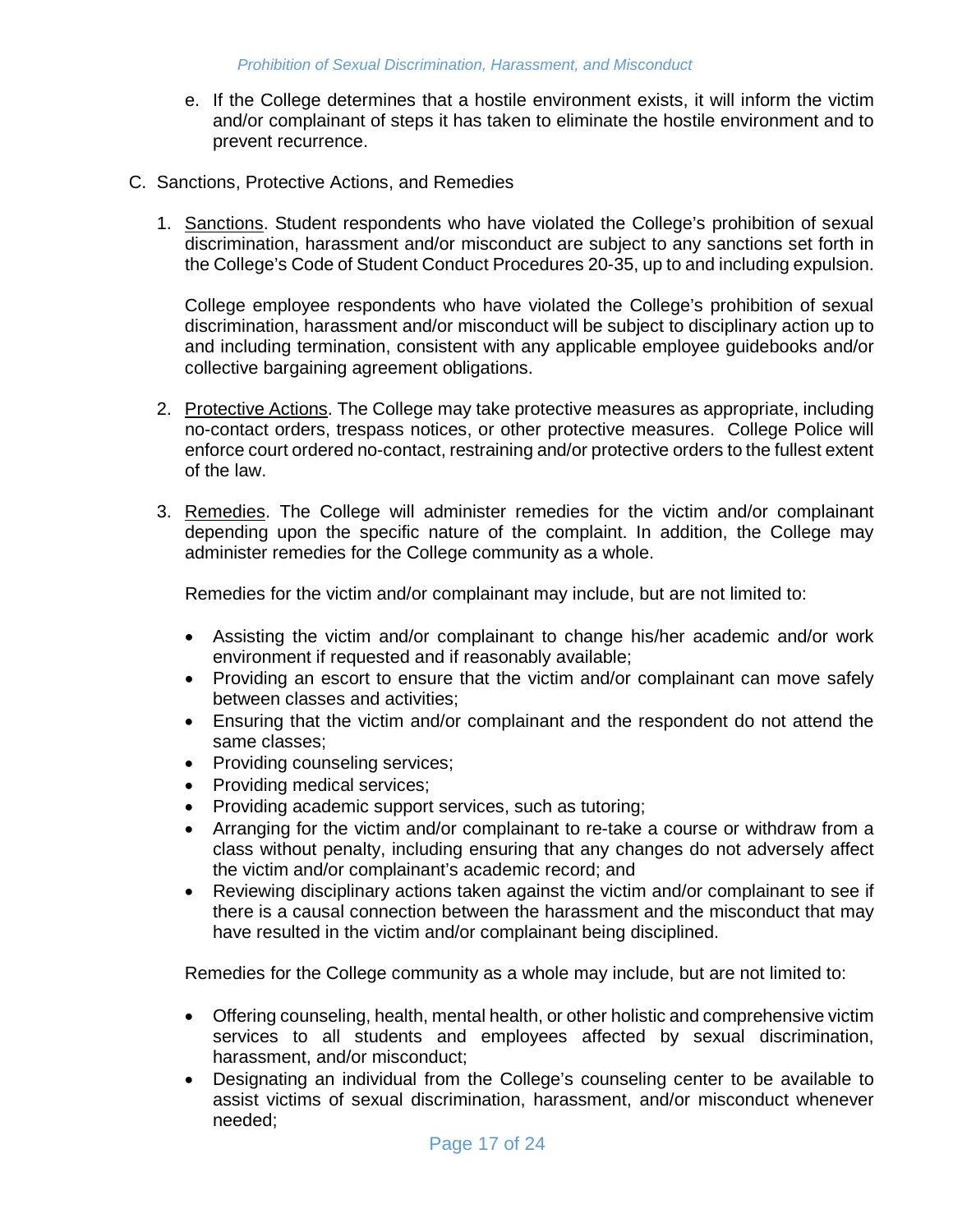- Developing materials on sexual discrimination, harassment and misconduct for campus-wide distribution to students, employees, and/or third-parties;
- Creating a committee of students and College officials to identify strategies for preventing and addressing sexual discrimination, harassment and misconduct; and;
- Conducting periodic climate surveys to identify how students and employees perceive and experience sexual discrimination, harassment and misconduct at the College.

#### XII. Title IX Appeal Procedures for Victims and/or Complainants and Student Respondents

#### A. Appeal Request

A victim and/or complainant or a student respondent who wishes to appeal the decision reached by the Title IX Coordinator at the conclusion of a formal investigation must submit a written request for appeal to the Judicial Review Board (JRB). This request must be submitted to the Vice President of Student Affairs within 10 business days after receipt of the Title IX Coordinator's letter of determination.

The appeal request must be typewritten, must indicate if the requestor wishes to appear in person before the JRB, and must state the grounds for appeal. Appeals must be made on the basis of one or more of the following grounds:

- 1. Procedural error was committed.
- 2. The finding of facts contained in the decision included inaccurate information.
- 3. Specific evidence considered during the investigation is objectionable.
- 4. Evidence not offered during the investigation is now available. In such cases, the new evidence must be described.
- 5. The sanction imposed is lenient, excessive or otherwise inappropriate.

Within 10 business days after receipt of the appeal request, the Vice President of Student Affairs will decide whether to grant the appeal based on whether the appeal meets one of the above enumerated grounds for appeal and shall inform the appellant by certified mail, return receipt request. If the appeal is granted, the Vice President of Student Affairs will refer the matter to the JRB, and the Hearing Procedures for the JRB set forth below will be followed. In the event of an appeal, the decision(s) of the JRB will be final in all cases, other than for cases resulting in a recommendation for suspension or expulsion.

In the event a victim and/or complainant or a student respondent does not appeal within the required 10 business day period, the decision of the Title IX Coordinator will be final.

If the respondent is a College employee, then any employee misconduct appeal procedures outlined in applicable employee guidebooks and/or collective bargaining agreements will apply.

B. Establishment of the Standing JRB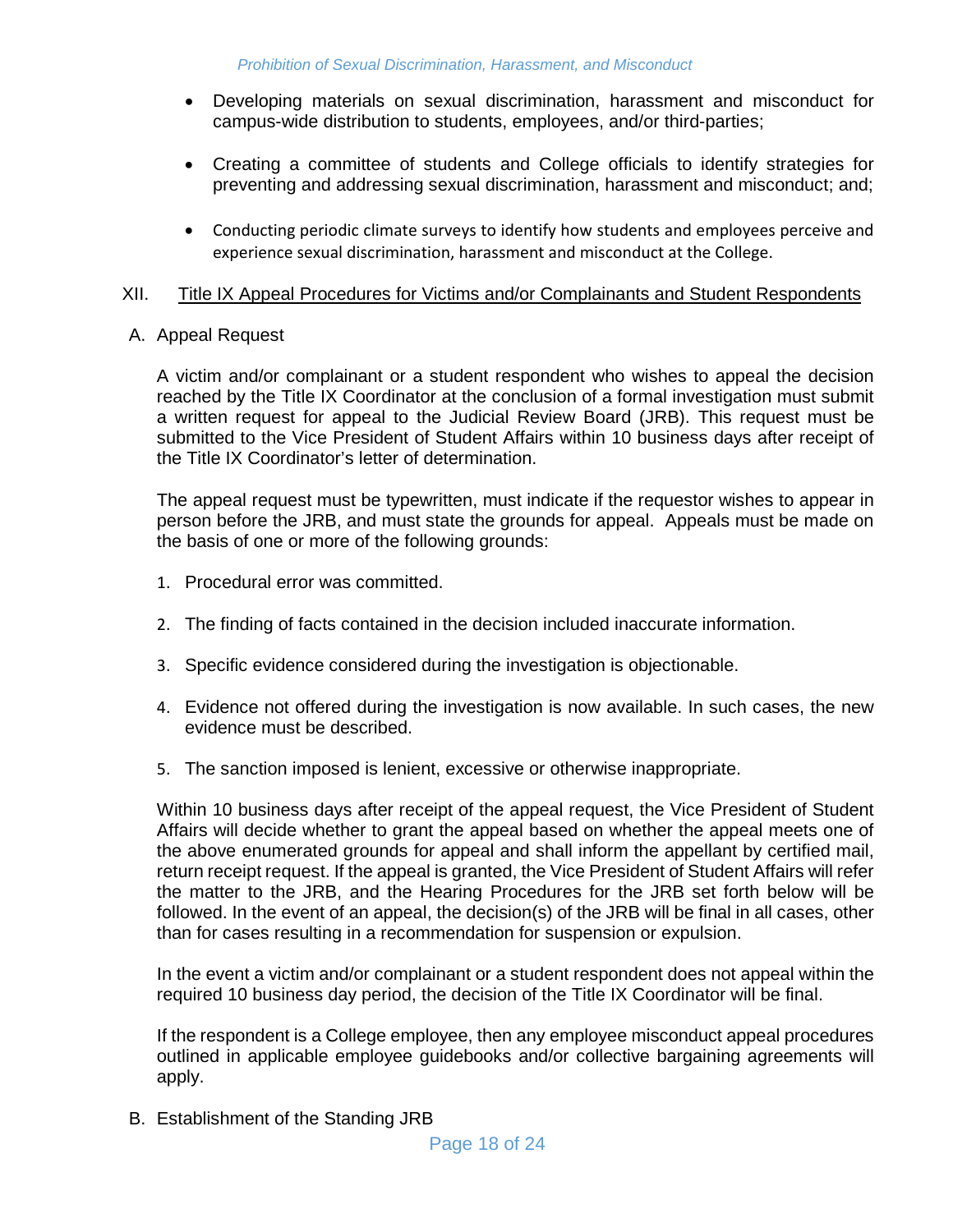A standing JRB will hear cases and make recommendations on appropriate disciplinary cases referred to it by the Vice President of Student Affairs or appealed to it by students who are the subject of disciplinary actions involving disciplinary suspension and expulsion. The JRB will be established each fall. It will be composed of the following persons:

- 1. Two members of the administrative staff appointed by the Vice President of Student Affairs.
- 2. Two members of the faculty appointed by the Vice President of Student Affairs.
- 3. One member of the student body appointed by the Vice President of Student Affairs, excluding cases related to Title IX complaints.

None of the above-named persons may sit in any case in which they have a direct personal interest. Decisions in this regard will be made by the JRB as a whole. The Vice President of Student Affairs may appoint interim members as required.

- C. Hearing Procedures for the JRB
	- 1. The hearing will be closed to the public.
	- 2. The victim and/or complainant and respondent shall each be entitled to appear in person with an advisor (as defined in Section XI(A)(4)(b), above), present his/her case to the JRB, and call witnesses in his/her behalf.

When requested by the victim, the JRB shall make arrangements so that the victim and respondent do not have to be in the same room at the same time (such as by arranging for participation via videophone, closed circuit television, video conferencing, or other means).

- 3. The hearing will begin with a presentation by the Title IX Coordinator of his/her determination, followed by a presentation by the appellant. The non-appellee may present his/her case as well.
- 4. The Title IX Coordinator, appellant and appellee may present information in oral and written form, by witnesses and/or through documents. The parties will be given an opportunity to question witnesses, except that the respondent may under no circumstances personally question the victim.
- 5. The JRB reserves the right to hear the testimony of witnesses separately, so that the witnesses will not hear each other's testimonies.
- 6. Pertinent and relevant information will be reviewed by the JRB without regard for the legal rules of evidence.
- 7. The Title IX Coordinator, appellant and appellee may make closing statements at the conclusion of the hearing on both the issue of misconduct and the issue of the recommended discipline.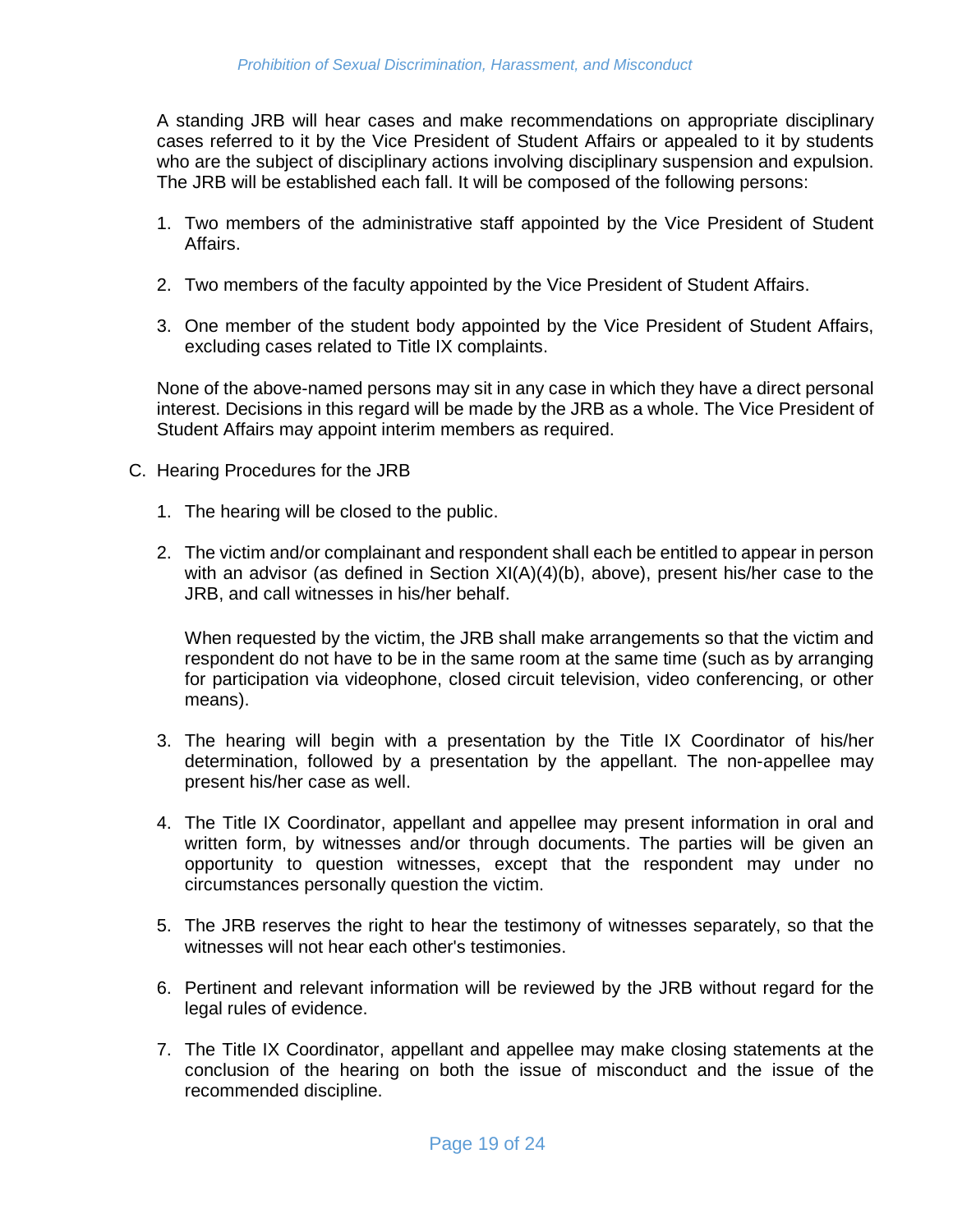- 8. An audio recording of the proceedings will be created and will be made available to either party upon request.
- 9. The JRB will render its written decision within 10 business days after the hearing. The decision will be to affirm, reverse or modify the Title IX Coordinator's determination. If the JRB finds the respondent engaged in sexual discrimination, harassment and/or misconduct in violation of College policy, the JRB will then determine or recommend a disciplinary action.
- 10. If a student respondent is found not to have engaged in sexual discrimination, harassment and/or misconduct in violation of College policy, and if coursework has been missed as a direct result of the action taken against the student respondent, appropriate action will be taken to assist the student respondent in completing the course(s).
- 11. In all cases other than suspension or expulsion, the decision of the JRB is final.
- 12. If the decision of the JRB is to suspend the student respondent, that decision will be transmitted to the Vice President of Student Affairs. The student respondent will then have two business weeks after the decision to appeal to the Vice President of Student Affairs. The appeal will consist of the student respondent's written statement of disagreement with the decision and argument for reversal, relevant documentation and the recording or transcript of the JRB hearing. The Vice President of Student Affairs will review relevant information before making a decision. The Vice President of Student Affairs will render a decision to uphold the suspension or to take other appropriate action within 15 business days after receiving the respondent's written appeal. If the Vice President of Student Affairs decides to impose a less severe sanction than suspension, the decision of the Vice President of Student Affairs is final. The Vice President of Student Affairs will not have the authority to increase the severity of the recommended sanction.
- 13. If the decision of the JRB is to expel the student respondent, that decision will be transmitted to the Vice President of Student Affairs. The student respondent will then have two business weeks after the decision to appeal to the Vice President of Student Affairs. The appeal will consist of the student respondent's written statement of the disagreement with the decision and argument for reversal, relevant documentation and the recording or the transcript of the JRB hearing. The Vice President of Student Affairs will review the relevant information before making a decision. The Vice President of Student Affairs will render a decision to uphold the expulsion or to take other appropriate action within 15 business days after receiving the respondent's written appeal. If the Vice President of Student Affairs decides to impose a sanction less severe than expulsion, the decision of the Vice President of Student Affairs is final.

#### XIII. Prevention and Education for Students

The College will review on an ongoing basis, its sexual discrimination, harassment and misconduct prevention and education programming to ensure students and employees are provided substantive opportunities to learn about sexual discrimination, harassment and misconduct, including primary prevention, bystander intervention, risk reduction, consent, reporting methods, relevant College policies and procedures, retaliation, the impact of trauma, relevant definitions, and other pertinent topics.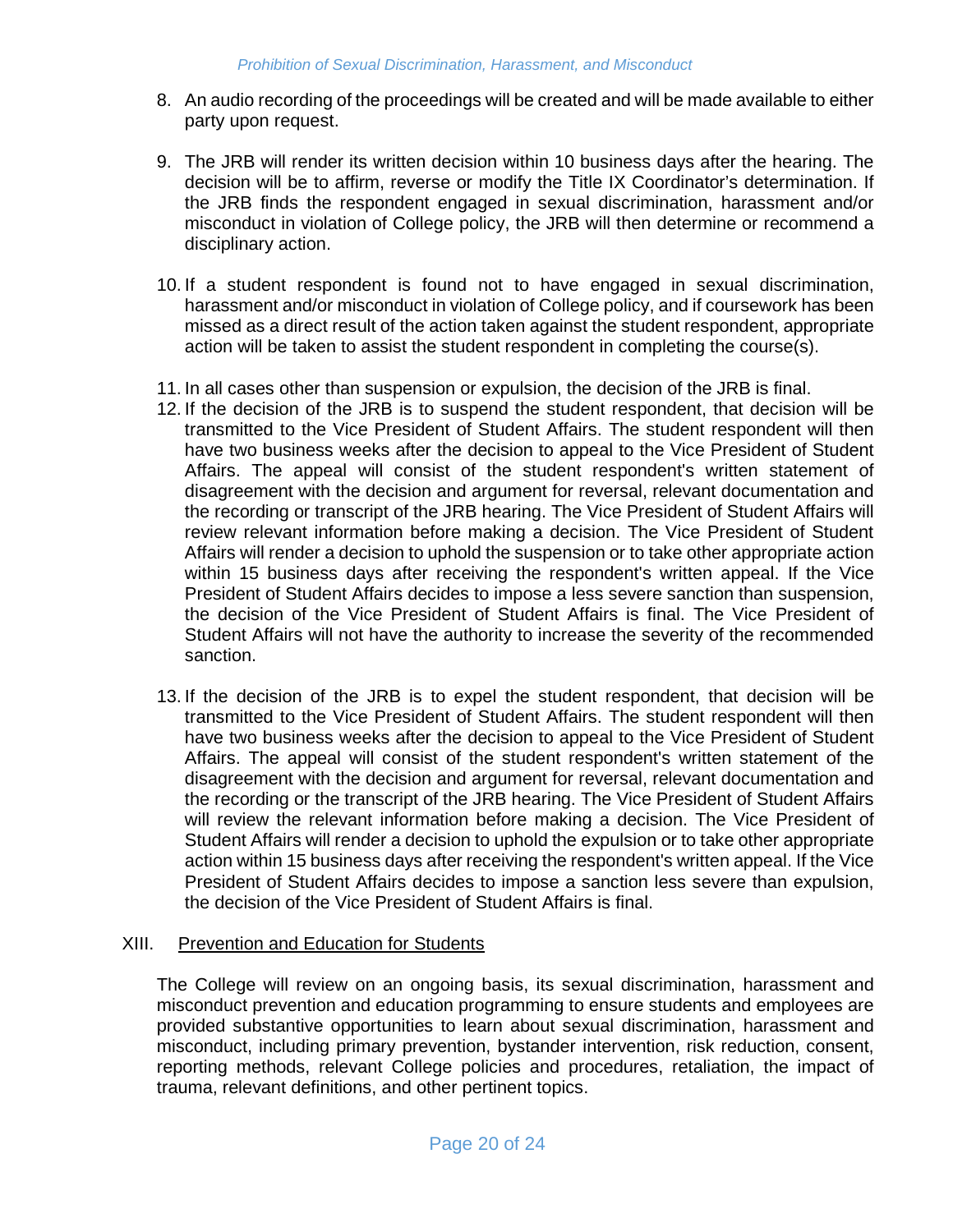## XIV. Training

The Title IX Coordinator, College Police, Responsible Employees, victim advocates, and anyone else involved in responding to, investigating or adjudicating sexual discrimination, harassment and misconduct incidents receive education and training on primary prevention, bystander intervention, risk reduction, consent, reporting obligations, investigation procedures, confidentiality requirements, relevant College policies and procedures, retaliation, the impact of trauma, relevant definitions, and other pertinent topics. The College will annually review its training offerings to identify ways in which to enhance its effectiveness.

#### XV. Procedures Governing Complaints Solely Involving Employees and/or Third Parties

An employee or third party should notify the Department of Human Resources' Director of Labor and Employee Relations ("Director") or the Manager of Employee Relations ("Manager") if he or she believes that the College, its employees or agents have engaged in sexual discrimination, harassment or misconduct of an employee or third party in violation of Board Policy 15-11.

The Director/Manager may attempt to resolve complaints informally. However, if a formal complaint is filed, the Director/Manager will address the complaint promptly and equitably as follows.

#### A. Filing a Complaint

An employee or third party (hereinafter "Complainant") who wishes to avail him or herself of this procedure may do so by filing a complaint with the Director/Manager. The Director/Manager will request the Complainant to provide a written statement regarding the nature of the complaint and will require a meeting with the Complainant. The Director/Manager shall assist the Complainant as needed.

#### B. Investigation

Each complaint shall be investigated promptly, thoroughly, impartially, and as confidentially as possible. The Director/Manager will investigate the complaint or appoint a qualified person to undertake the investigation on his/her behalf. The complaint and identity of the Complainant will not be disclosed except as required by law, as necessary to fully investigate the complaint, or as authorized by the Complainant. As a general rule, all complaints will be investigated, even when the Complainant requests that nothing be done.

1. The Director/Manager or his/her designated investigator (hereinafter "investigator") will investigate all complaints or allegations of sexual discrimination, harassment, or misconduct, except that, depending on the circumstances, the Vice President of Human Resources may appoint a special investigator. The appointment of a special investigator does not preclude the involvement or assistance of the Director/Manager in the investigation. Whenever the Vice President of Human Resources deems necessary, a third party (e.g., an attorney) may serve as a special investigator. The investigator should not have any involvement with the Complainant or the alleged wrongdoer outside of the investigation. The Director will ensure that investigators have sufficient authority and resources.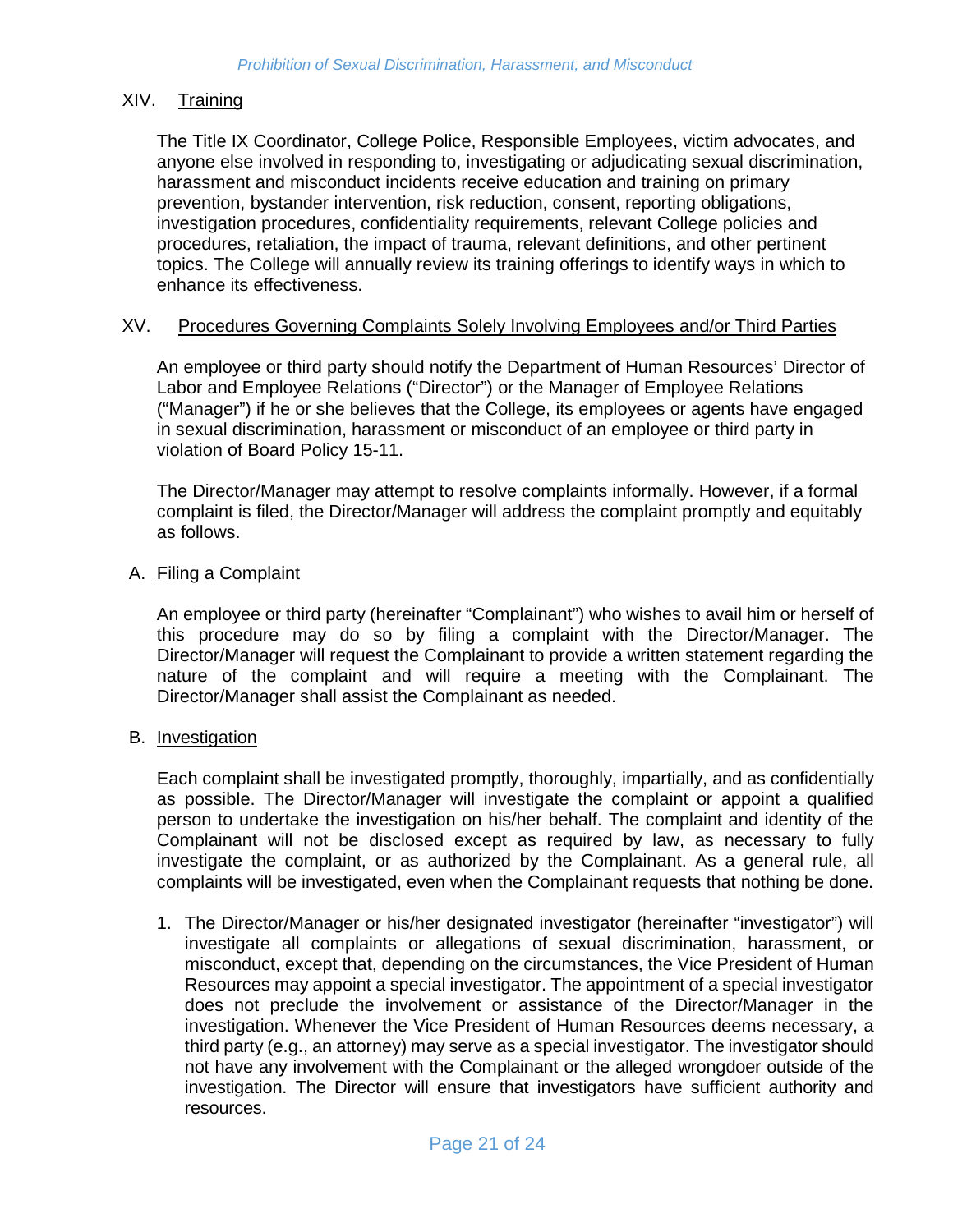- 2. The investigator will inform potential complainants, complainants, and witnesses that the College prohibits any form of retaliation against anyone who, in good faith, brings a complaint or provides information to the individual investigating a complaint.
- 3. The investigator will provide a fair opportunity for both sides to be heard.
- 4. During the investigation, the investigation file will be kept separate from personnel record files.
- 5. The investigator will prepare a comprehensive written report of his/her findings and will provide the report to the Vice President of Human Resources. If a complaint of sexual discrimination, harassment or misconduct contains allegations involving the Vice President of Human Resources, the written report shall be provided directly to the College President, who will make a decision in accordance with Section D, below.
- 6. Employee misconduct investigation procedures outlined in applicable employee guidebooks and/or collective bargaining agreements will apply.

#### C. Decision

Within 15 business days after receiving the investigator's report, the Vice President of Human Resources shall mail his or her written decision to the Complainant by U.S. mail, first class. A copy will be placed in the investigation file.

#### D. Appeal

Employee misconduct appeal procedures outlined in applicable employee guidebooks and/or collective bargaining agreements will apply.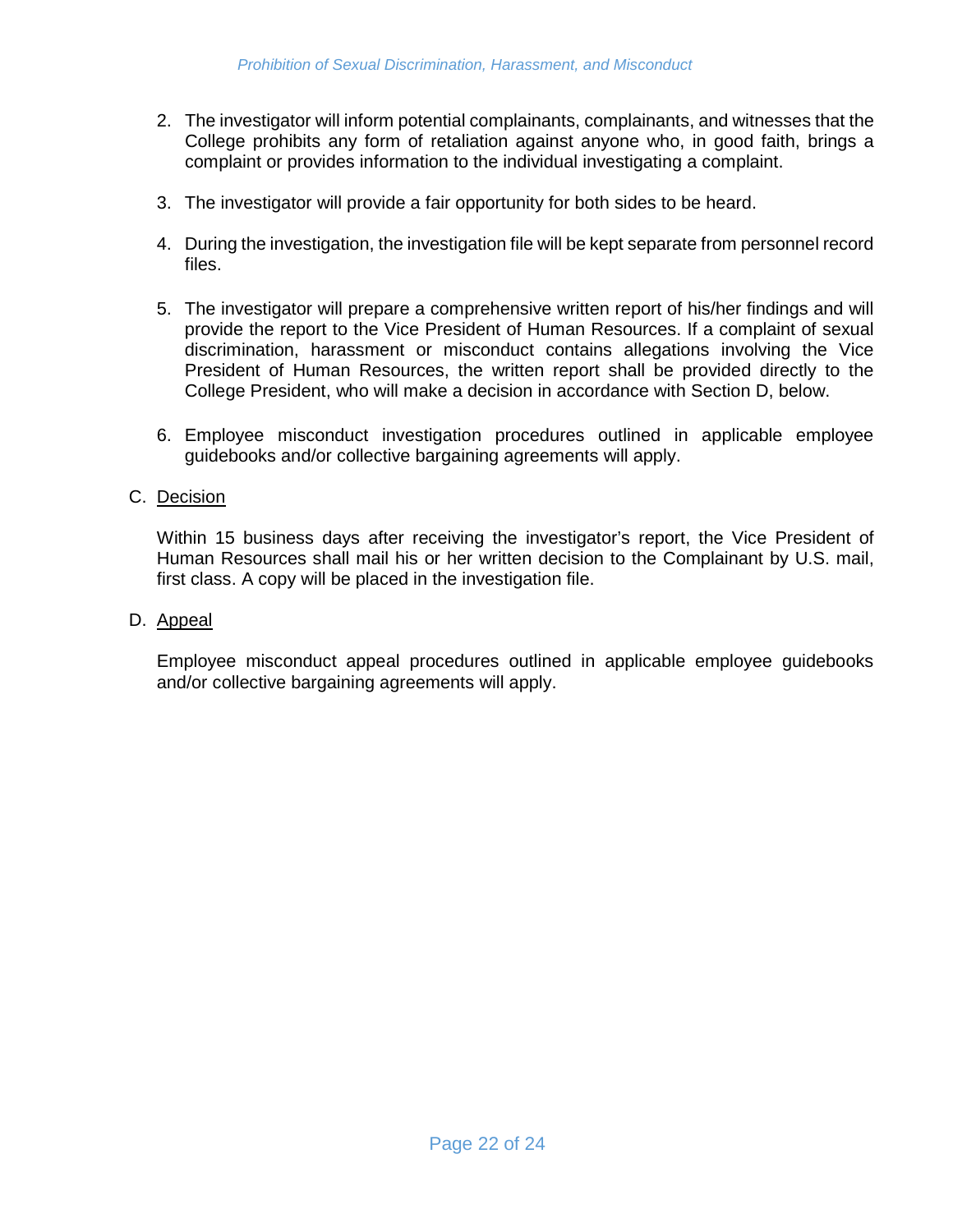# **INDEX**

## **A**

administration 2, 5 affirmative response 2 appeal(s) 18, 20-22, 24-25 asleep 2 assistance 2, 5, 7-10, 14-15, 24

# **C**

capacity to give consent 2, 3, 5 college employee 6, 10, 14, 16-17, 19- 20 complaint(s) 1-3, 5-7, 10, 12, 16- 17, 19, 21, 23-24 complainant(s) 2-3, 6, 13, 16-21, 23-24 confidential advisor 7, 9, 15 confidentiality 8-13, 15, 23 consent 2-4, 5, 9, 15, 17, 23

## **D**

dating violence 2, 5, 15 decision 3-4, 20-22, 24 department of human resources 6-7, 16- 18, 23 definitions 2, 23 determination 17-18, 20-22 disability 2-3, 5, 10, 14 discrimination, harassment and misconduct 1, 3, 9, 13-14, 19-20, 23 domestic violence 3, 5, 15 due process 16

## **E**

education 1, 3-4, 6, 13-15, 23 educational 1, 3-4, 6 establishment of the standing jrb 21

## **F**

filing a complaint 3, 23

## **G**

gender-related identity 1, 4

## **H**

hearing procedures for the jrb 20-21 hostile environment 1, 3-4, 18

## **I**

immediate assistance 7 incident of sexual discrimination, harassment and/or misconduct 2 interim measures 2, 4, 6, 8, 14, 16 incapacitation, 3 intimidation 3 investigation 3, 6, 9-10, 12, 14-17, 20, 23-24

## **J**

jrb 20-22 jurisdiction 1-2

## **M**

miscellaneous 2, 14 misconduct appeal 20, 25 misconduct policy and procedures 3-4

## **N**

non-students 2